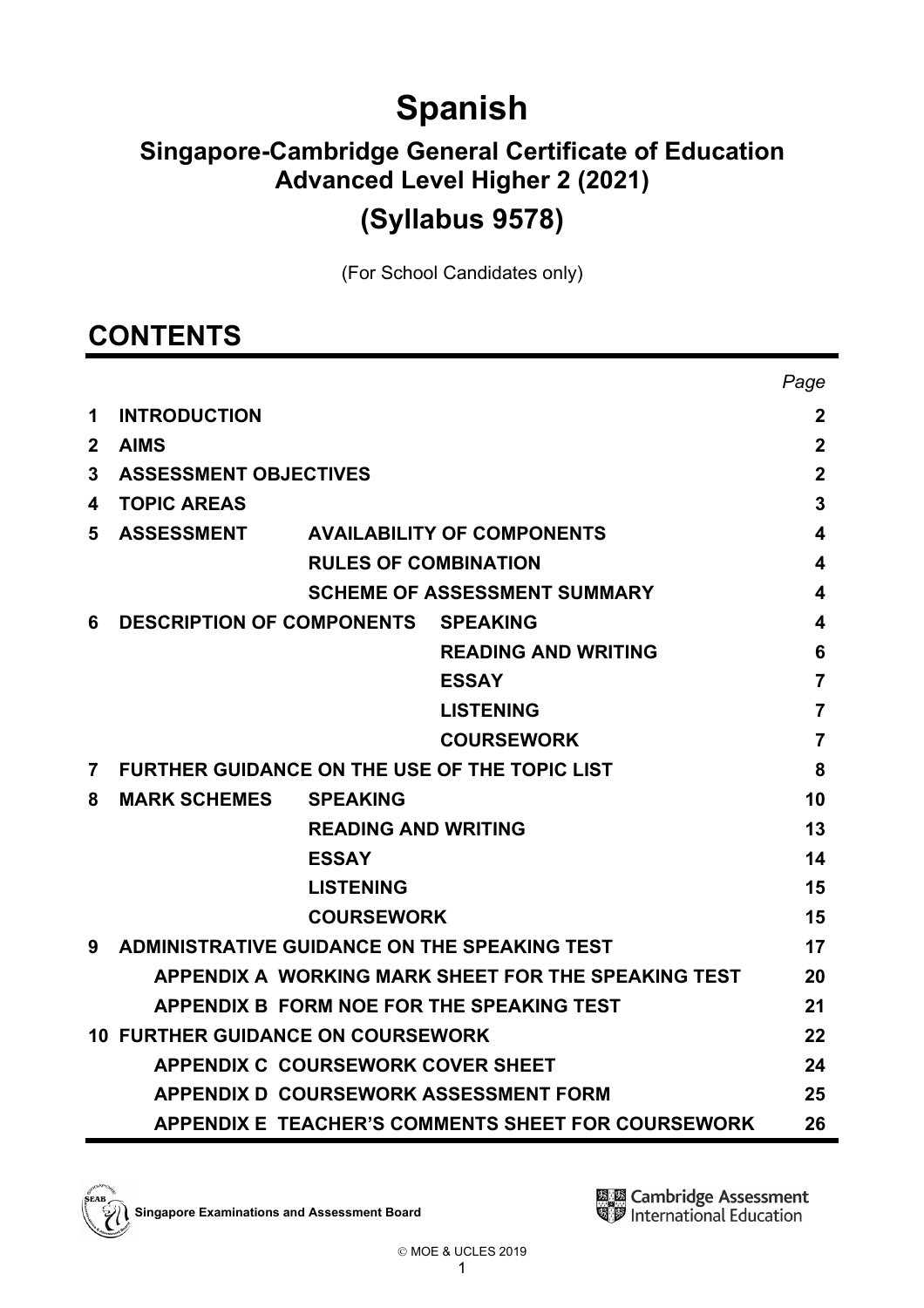# **1 INTRODUCTION**

This document provides details of Higher 2 Spanish for candidates in **Singapore**.

This syllabus is available in October/November only.

**Note on the use of dictionaries**: Centres and candidates should note that dictionaries may be used for the Coursework component and in the *preparation* for the Speaking test. Dictionaries may not be used in any of the other components nor *during* the Speaking test.

# **2 AIMS**

The aims of the syllabus are set out below and describe the educational purposes of following a course in a Language at Higher 2. These aims are the same for all students:

- to develop the ability to understand the language from a variety of registers
- to enable the student to communicate confidently and clearly in the target language
- to form a sound base of skills, language and attitudes required for further study, work and leisure
- to develop insights into the culture and civilisation of the countries where the language is spoken, including the study of literary texts where appropriate
- to encourage positive attitudes to language learning and a sympathetic approach to other cultures and civilisations
- to further intellectual and personal development by promoting learning and social skills.

# **3 ASSESSMENT OBJECTIVES**

The examination will assess candidates' linguistic competence and their knowledge of contemporary society by requiring them to:

- AO1: understand and respond to texts written in Spanish, drawn from a variety of sources such as magazines, newspapers, reports, books and other forms of extended writing
- AO2: manipulate the Spanish language accurately to demonstrate a capacity to choose appropriate examples of lexis and structures
- AO3: select information and present it in Spanish, to organise arguments and ideas logically
- AO4: understand and respond to authentic contemporary spoken language drawn from a variety of sources such as recorded news items, telephone messages, announcements, talks and discussions.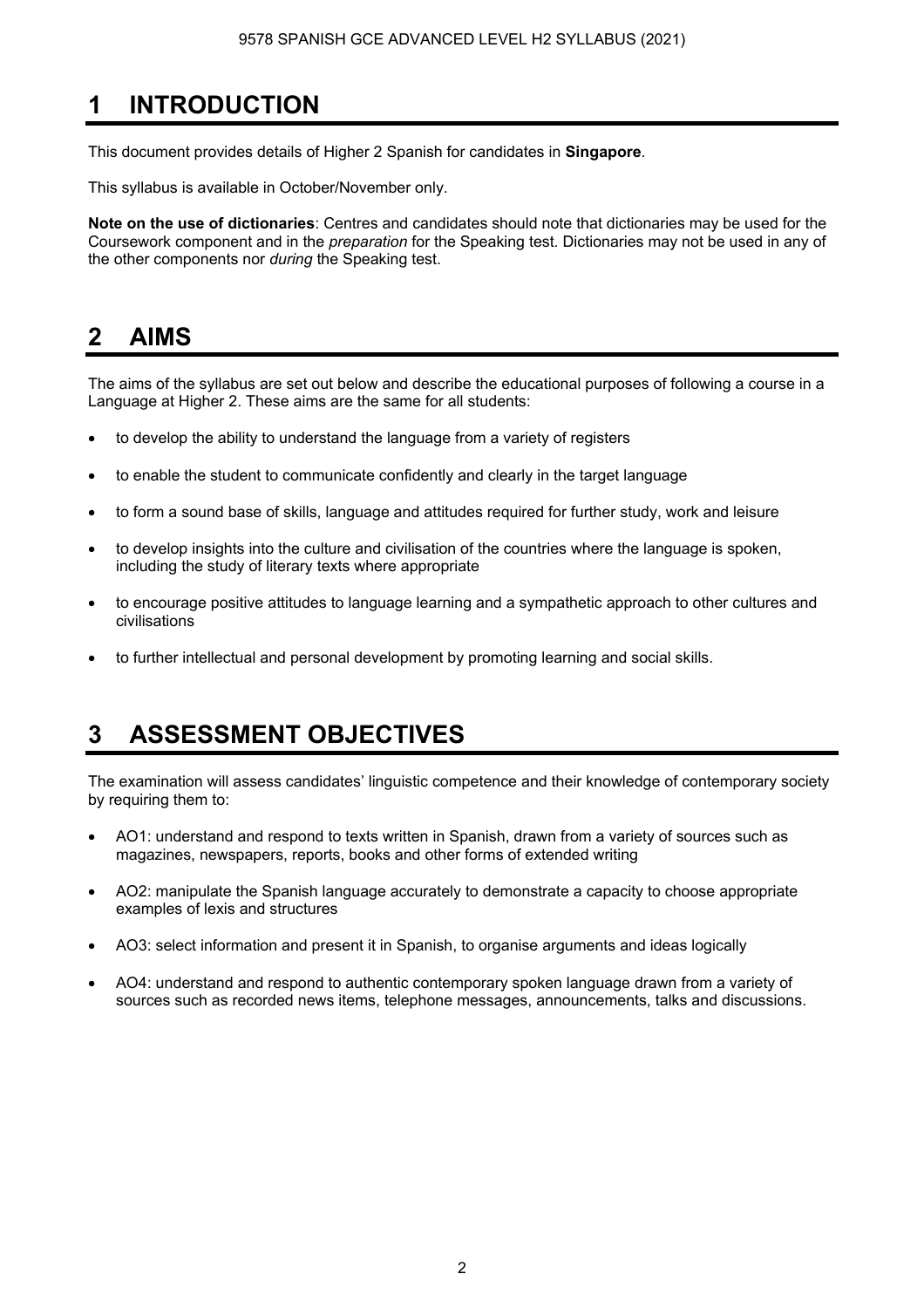# **4 TOPIC AREAS**

*All textual material used in the examination will be drawn from the topic areas below, with reference to the country/ies where Spanish is spoken. Further guidance on the Topic Areas is given in section 7 of this syllabus.* 

- Human relationships Sport
- 
- 
- Young people **•** Education
- 
- Urban and rural life **•** War and peace
- 
- 
- 
- Religion and belief **•** Environment
- Health and fitness **•** Conservation
- Work and leisure Pollution
- Equality of opportunity
- Employment and unemployment
- 
- Family Free time activities
- Generation gap **•** Travel and tourism
	-
- Patterns of daily life  **Cultural life/heritage** 
	-
- The media **•** The developing world
- Food and drink Scientific and medical advances
	- Law and order **Figure 1** and order **Figure 1** and order **Figure 1** and  $\bullet$  **Technological innovation** 
		-
		-
		-
		- Contemporary aspects of the country/ies where the language is spoken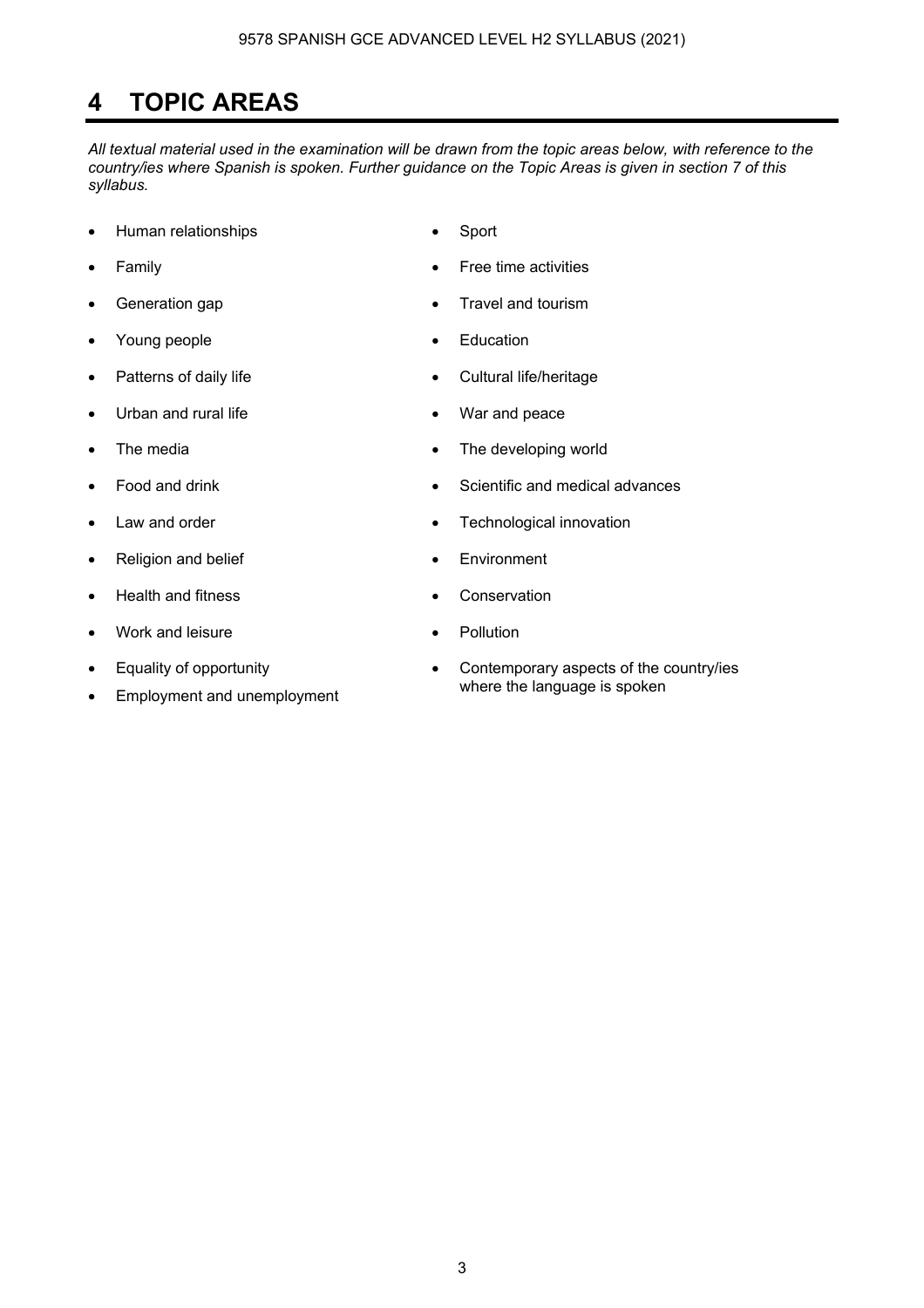# **5 ASSESSMENT**

# **AVAILABILITY OF COMPONENTS**

| <b>Component 1</b><br><b>Speaking</b> | <b>Component 2</b><br><b>Component 3</b><br><b>Reading and</b><br><b>Essay</b><br><b>Writing</b> |          | <b>Component 5</b><br>Listening | <b>Component 7</b><br><b>Coursework</b> |
|---------------------------------------|--------------------------------------------------------------------------------------------------|----------|---------------------------------|-----------------------------------------|
| October/                              | October/                                                                                         | October/ | October/                        | October/                                |
| November                              | November                                                                                         | November | November                        | November                                |

# **RULES OF COMBINATION**

Candidates will take Components 1, 2, 3, 5 and 7.

# **SCHEME OF ASSESSMENT SUMMARY**

| <b>Component 1</b>    |            | <b>Component 2</b> |           | <b>Component 3</b>   |           | <b>Component 5</b>              |           | <b>Component 7</b> |           |
|-----------------------|------------|--------------------|-----------|----------------------|-----------|---------------------------------|-----------|--------------------|-----------|
| duration              | weighting  | duration           | weighting | duration             | weighting | duration                        | weighting | duration           | weighting |
| approx.<br>20 minutes | <b>20%</b> | hour<br>45 minutes | 20%       | 1 hour<br>30 minutes | 15%       | approx.<br>1 hour<br>15 minutes | 20%       | n/a                | 25%       |

# **6 DESCRIPTION OF COMPONENTS**

#### **COMPONENT 1: Speaking (approx. 20 minutes) (100 raw marks weighted to 60 marks)**

This component description should be read in conjunction with the mark scheme in section 8 of this syllabus and the Administrative Guidance on the Speaking Test in section 9.

A local examiner must be appointed to conduct the test. The name and qualifications of the examiner are to be notified to Cambridge on form NOE (Appendix B).

It is important that the timings listed for the individual parts of the test be adhered to, within the tolerances given.

**Section 1:** Presentation (no more than  $3\frac{1}{2}$  minutes) (20 marks)

The candidate is expected to give a presentation of about 3 minutes on a specific topic.

The subject matter of the presentation should be drawn from one of the topic areas listed in section 4 and **must** be treated in such a way as to reflect knowledge of the contemporary society or cultural heritage of a country where Spanish is spoken. Candidates who make no reference to the contemporary society or cultural heritage of a country where Spanish is spoken will have their mark for content/presentation halved (see mark scheme). **There must not be a close relationship between the subject matter of the presentation and items of coursework for Component 7**. Centres wishing to seek advice on the acceptability of subject matter are welcome to contact the Cambridge Languages group through the Singapore Examinations and Assessment Board (SEAB).

The candidate will be expected to show evidence of the ability to present relevant facts, to express opinions and hypotheses and to put forward points for discussion.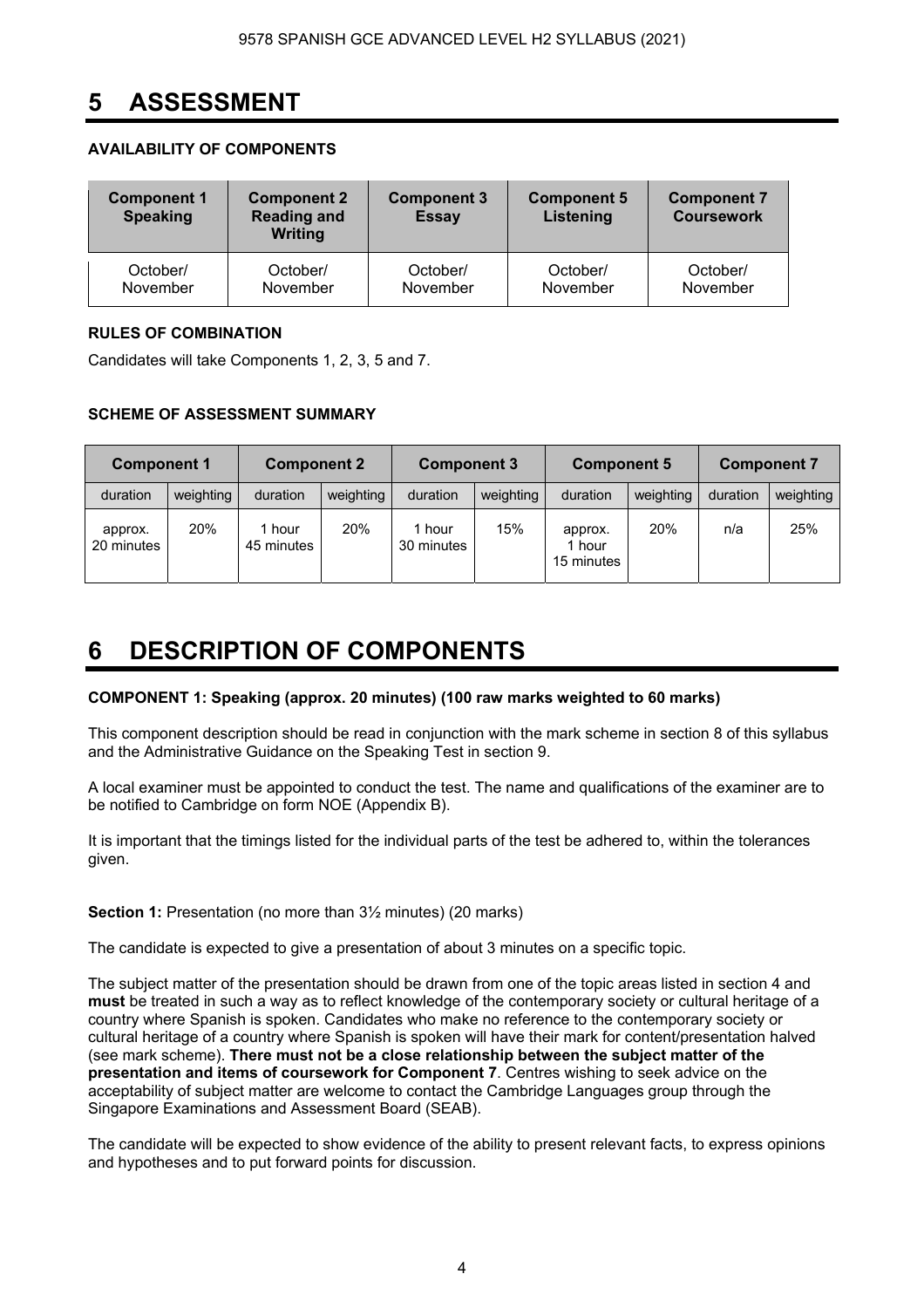#### 9578 SPANISH GCE ADVANCED LEVEL H2 SYLLABUS (2021)

The intention is that the candidate should have thoroughly prepared a topic in which they have a personal interest and that they give a lively and interesting presentation. Candidates may prepare a 'cue card' in Spanish to bring into the examination room. The 'cue card' should be no larger than a postcard, and may contain a maximum of five headings in succinct point-form to remind candidates of the points they wish to make. Candidates may also bring in a limited quantity of illustrative material, which may include maps, diagrams, statistics, pictures and short articles. **A script of their presentation is not allowed.** 

Examiners will only interrupt candidates to ask questions where the speech shows no sign of finishing after

about  $3\frac{1}{2}$  minutes, or to prompt candidates having obvious difficulty in continuing with their speech.

#### **Section 2:** Topic conversation (7–8 minutes) (40 marks)

The presentation will lead into a conversation about the chosen topic. During the delivery of the presentation, examiners are likely to make notes in order to help them ask appropriate questions. Candidates must be prepared to supply additional factual material where appropriate and to express and defend a point of view. In order to give the candidate every opportunity to do this, questions will be of the 'tell me more about...', 'why?', 'how?' variety, rather than closed questions which may be answered by 'yes/no'. When choosing a topic, candidates should be advised to consider in what ways a conversation about it might develop: if they cannot think of half a dozen questions they could be asked, it is unlikely to present a fruitful source of discussion. The examiner's objective will be to encourage the candidate to contribute as much as possible to the conversation.

As part of this conversation section, the candidate will be required to seek information and the opinions of the examiner and will be given every opportunity to do so.

#### **Section 3:** General conversation (8-9 minutes) (40 marks)

This section will begin with fairly straightforward questions about the candidate's background and interests and will move quickly on to a more mature conversation discussing more abstract and/or current issues within the general topic areas.

The subjects covered in this section will depend on the candidate's interests and the subject of the presentation: it would not be appropriate to continue talking about the environment/green issues when the candidate has already chosen to discuss ecology for the topic. Candidates should be able to discuss some matters of current interest though it is unreasonable to assume that all candidates will be closely informed on all matters of serious contemporary concern: if the candidate seems unresponsive, the examiner will try a change of topic.

For example, examiners might begin the General Conversation section with questions such as 'How do you spend your spare time?', leading rapidly to matters of contemporary interest/current affairs. The type of question is important: closed questions may, of course, be used to gain some information on the candidate's interests, but 'why...?', 'how...?', 'what do you think about...?' will give the candidate scope to expand his/her responses.

Each of the 'starter' questions mentioned above could, depending on the reactions of the candidate, lead away from factual matters towards more abstract areas, for example:

- 'How long have you lived here?' could lead on to 'What do you think of the area?'→'What would attract people to the area/make them leave it?'→'What would be your ideal place to live and why?'
- 'What subjects are you studying?'→'What do you think of the way you've been taught?'→'How could it be improved?'→discussion of school/education system, comparison with other countries.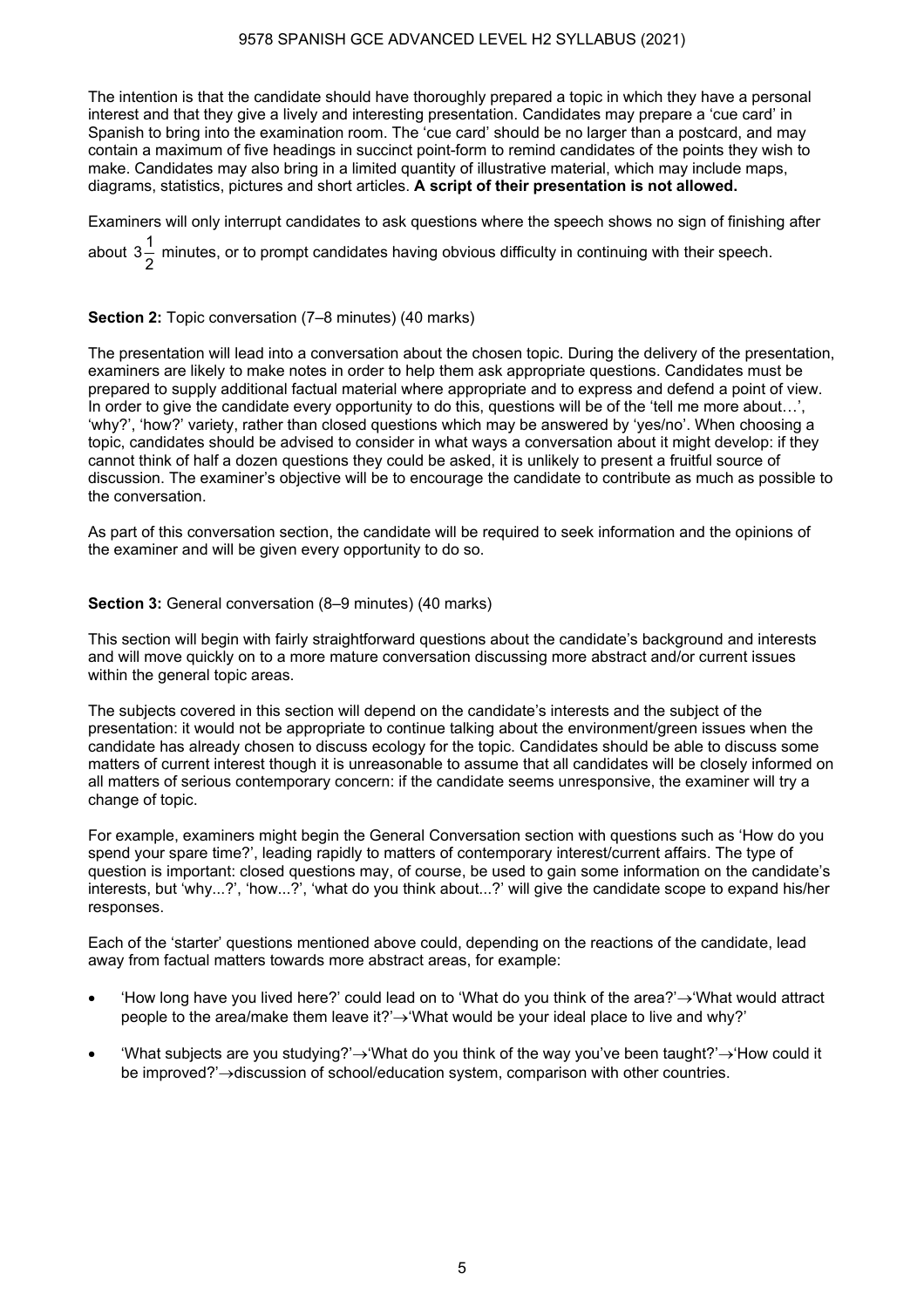#### 9578 SPANISH GCE ADVANCED LEVEL H2 SYLLABUS (2021)

To give a possible outline of the way the General Conversation section might develop:

| 'What do you do in your spare time?'                                                                                                              |                                                                                                                                                                 |
|---------------------------------------------------------------------------------------------------------------------------------------------------|-----------------------------------------------------------------------------------------------------------------------------------------------------------------|
| Answer: 'Sport'                                                                                                                                   | Answer: 'Watch TV'                                                                                                                                              |
| Supplementary questions – taking part?/                                                                                                           | Supplementary questions – what sort of                                                                                                                          |
| watching?/team/individual?                                                                                                                        | programmes/news?                                                                                                                                                |
| $\rightarrow$ Why?<br>This could develop along the lines of sport/health,<br>necessity for sport in schools, success/failure of<br>national teams | This might develop along the lines of whether the<br>news is unbiased/censorship in general<br>Films? $\rightarrow$ what makes a film successful, importance of |
| $\rightarrow$ Feelings of nationalism/nationality; drugs in sport                                                                                 | stars and why; national or international film                                                                                                                   |
| etc, all according to the responses of the candidate.                                                                                             | industries, subsidies for the Arts, etc.                                                                                                                        |
| Any of these areas of discussion could lead to                                                                                                    | Documentaries? $\rightarrow$ are they merely entertainment, or                                                                                                  |
| violence in sport $\rightarrow$ society, the need for government                                                                                  | a genuine educational experience? are they                                                                                                                      |
| intervention/control $\rightarrow$ politics, etc.                                                                                                 | sensationalised? → power of the media, etc.                                                                                                                     |

Candidates are required to seek information, and the opinions of the examiner and will be given every opportunity to do so.

The General Conversation section might only cover 2/3 topic areas, but might touch on more if the examiner has difficulty finding something the candidate is interested in, or can talk about. Candidates who cannot sustain the conversation at a level appropriate to a 17/18+ examination when given every opportunity to do so cannot expect a high mark.

Reference may be made to a candidate's reading but candidates will not be examined in detail on the content of any set books. Questions will act as stepping stones to the discussion of wider issues.

#### **Important Note:**

It is intended that both conversation elements will be lively and spontaneous. Teachers should warn their candidates not to produce chunks of pre-learned material. Equally, teachers who may also be conducting the final examination should guard against over-rehearsing the tests in advance. Any suspicion of collusion in the conduct of speaking tests (e.g. pre-prepared questions, candidates or teachers using pre-determined scripts) will be dealt with in accordance with Cambridge's Malpractice procedures.

#### **COMPONENT 2: Reading and Writing (1 hour 45 minutes) (70 raw marks weighted to 60 marks)**

Two passages in Spanish will be set which deal with related themes.

Candidates will be expected to answer specific and general comprehension questions; and to respond to a task requiring summary/comparison of issues raised in both passages. Spanish will be used for all questions and answers.

Passages will be chosen which were written during the last twenty years, and will reflect the international scene:

- The two passages taken together will not exceed 750 words.
- On the first passage, the first two tests (5 marks each) will be concerned with vocabulary recognition and grammatical manipulation; there will then be a series of comprehension questions (15 marks for content; 5 for quality of language).
- On the second passage, there will be comprehension questions (15 marks for content; 5 for quality of language).
- The last question will require candidates to write about 140 words drawing information from both passages and adding their own opinions (10 marks for items drawn from the texts; 5 for personal response to the material; 5 for quality of language).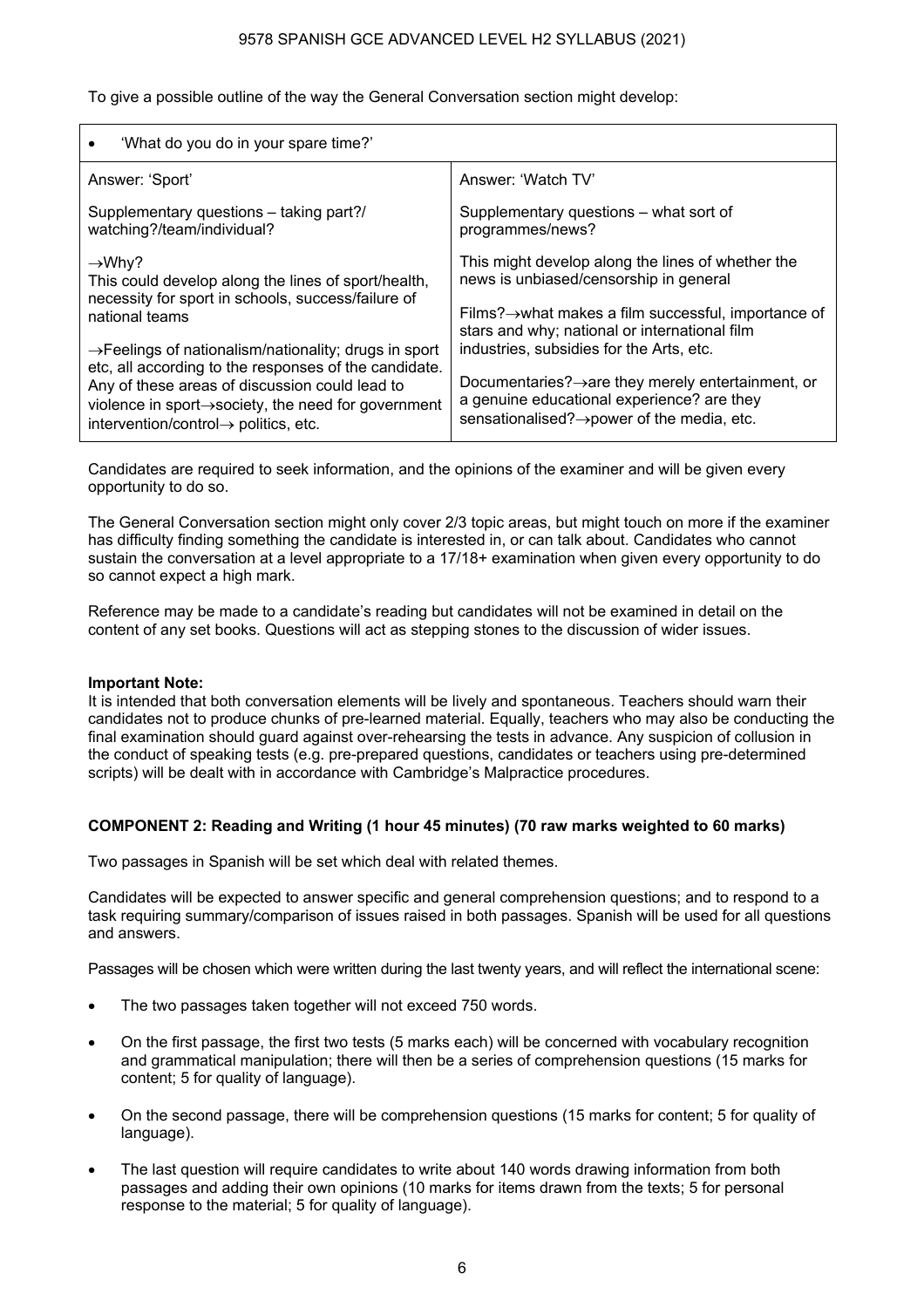#### **COMPONENT 3: Essay (1 hour 30 minutes) (40 raw marks weighted to 45 marks)**

Five topics, selected from the topic headings in section 4, will be published annually in the syllabus. A question will be set on each of the five topics from which the candidate will choose one and write an essay in Spanish of 250–400 words. Of the 40 marks available, 24 will be for the quality of the language and 16 for the content.

#### **Set topics for 2021:**

- 1 Patterns of daily life
- 2 Food and drink
- 3 Employment and unemployment
- 4 The developing world
- 5 Environment

These topics will change every year.

#### **COMPONENT 5: Listening (approx. 1 hour 15 minutes) (50 raw marks weighted to 60 marks)**

All items will be heard more than once with some longer items being heard twice or three times. All rubrics and task descriptions will be in Spanish. Candidates will be given an answer booklet for their responses.

There will be two sections.

#### **Section 1** (10 marks)

Two short, factual items will be heard, e.g. news flashes, advertisements, dialogues, telephone messages. Both verbal and non-verbal responses will be required. Tasks to test comprehension might include boxticking, matching, true/false, entering information on a grid, timetable, programme or other diagrammatic aid.

#### **Section 2** (40 marks)

Candidates will listen to two extended pieces taken from a statement or talk given by a single speaker or from an interview or a discussion involving more than one speaker (30 marks for comprehension). Questions will test overall comprehension of the text and comprehension of specific detail. An overall assessment of the candidate's use of Spanish will be made (10 marks for quality of language).

#### **COMPONENT 7: Coursework (100 raw marks weighted to 75 marks)**

Candidates will submit coursework in Spanish, totalling approximately 2000 words (see also below). The coursework will normally come from within the topic areas and must refer to target language countries or be based on materials written from the target language country's perspective. Candidates may treat their coursework in whatever way they wish – imaginative and/or creative coursework is welcomed, provided that it arises from a body of reading or research and can be appropriately assessed using the assessment criteria provided.

The total of 2000 words may be made up of either two short pieces (500 words each) and one long piece of 1000 words or two long pieces of 1000 words. Teachers and candidates may choose to submit coursework pieces up to a maximum of 1000 words based on material studied by the whole class. However, the remaining 1000 words must reflect the candidate's own interests.

Candidates should discuss the scope of their work with their teacher. They should plan their work before embarking on it, and establish a bibliography of reference material which will normally be in the target language, unless there is good reason to include work in English or in any other language (e.g. in the case of comparative studies or literary criticism).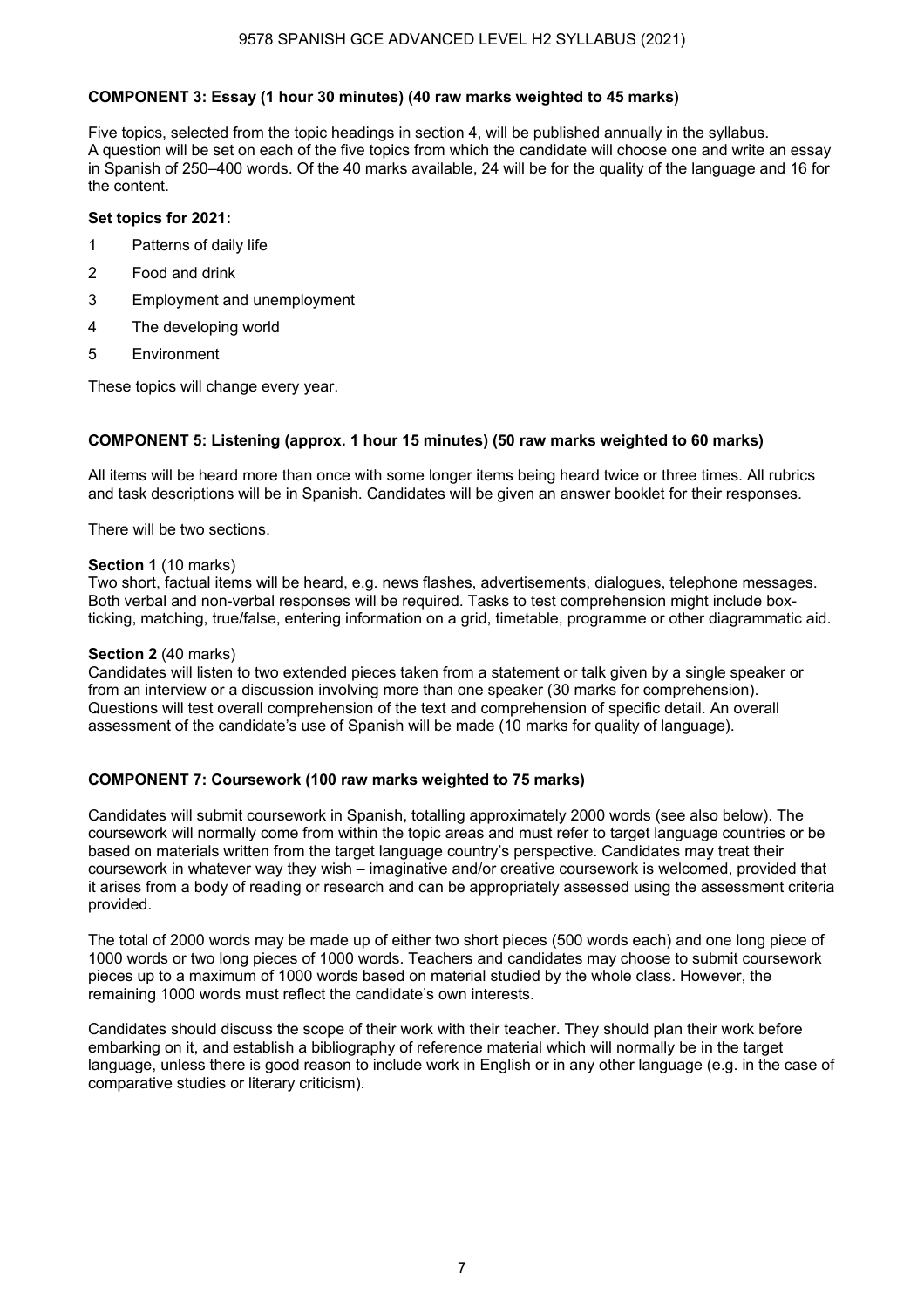#### 9578 SPANISH GCE ADVANCED LEVEL H2 SYLLABUS (2021)

The word count must be stated and any quotation from source material must be included in it. Candidates are not penalised if their 1000 word piece(s) extend(s) to 1100 words and their 500 word pieces extend to 600 words. (A word for examination purposes is defined as anything falling between two spaces). However given that there is this latitude, penalties must be exacted strictly as indicated in the Criteria for Assessment in section 8 for any pieces extending beyond these limits. All items of coursework will be marked out of 50 with appropriate scaling carried out to produce a final component mark out of 75.

Further Guidance on Coursework is given in section 10 of this syllabus.

# **7 FURTHER GUIDANCE ON THE USE OF THE TOPIC LIST**

Teachers are free to explore the topic areas **in any way they choose**. They may find the following examples (which are not prescriptive) a useful guide to planning courses. All these **suggestions**, and other themes chosen by the teacher from within the topic areas, should be studied with reference to countries/communities where Spanish is spoken.

#### **Human relationships; family; generation gap; young people**

- family activities; new patterns of family relationships; the status of the elderly and responsibility for their care
- conflicts in the family circle; young people and the older generation; attitudes of young people to the family environment
- young people and their peer group; young people as a target group for advertisers and politicians

#### **Patterns of daily life; urban and rural life; the media; food and drink; law and order; religion and belief; health and fitness**

- daily routine; school; the individual's way of life; living conditions
- advantages and disadvantages of urban and rural life; transport and communications; shopping; housing
- the role and influence of the media; the power of advertising
- healthy eating; fast-food; national traditions of eating and drinking
- violence and crime; drug-related crime; the role of the police; law-enforcement
- the place of religion in society; attitudes to religious belief; patterns of attendance; religious minorities
- healthy living; exercise; dieting, drugs, health care provision; stress; AIDS

#### **Work and leisure; equality of opportunity; employment and unemployment; sport; free time activities; travel and tourism; education; cultural life/heritage**

- women in society and in the workforce; equality of opportunity for minority groups
- preparation for work and job opportunities; career plans; qualifications and job routines; plight of the unemployed, areas of high unemployment; demise of traditional industries; possible solutions, immigrant workers
- individual and team sports; amateur and professional sport
- value of leisure; balance between leisure and work; planning leisure time
- tourism as a modern phenomenon; friction between tourists and local inhabitants; holidays and foreign travel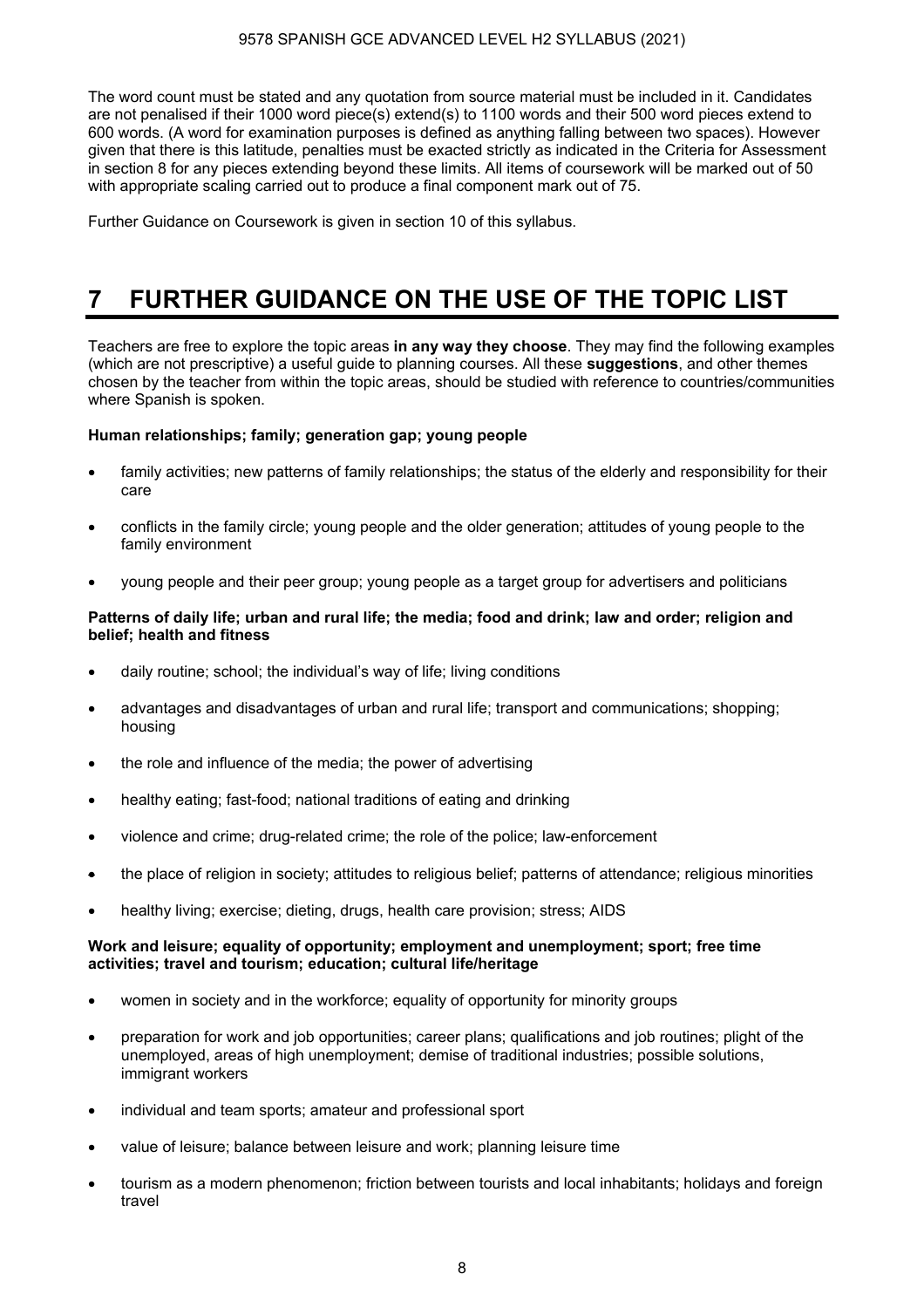- education systems and types of school; patterns of curriculum, relationship between education and training; further and higher education provision; examinations
- the world of the arts; significant figures and trends in the arts; the place of culture and the arts in the life of the nation

#### **War and peace; the developing world**

- conflicts in the world: ethnic, religious, ideological
- problems of developing countries; future trends

#### **Medical advances; scientific and technological innovation**

- advances in the treatment of disease; ethical issues of medical and other technologies
- cloning; genetic modifications; modern communications systems

### **Environment, pollution, conservation**

- the individual in his/her surroundings; effect of environment on individuals; protest action to protect one's locality; ways of contributing to environmental awareness
- global warming; acid rain; air pollution; water pollution; noise pollution; destruction of rain forests; damage to animal world; solutions and cost implications
- saving endangered species and landscapes

### **Contemporary aspects of the country/ies where the language is spoken**

• political, regional, social issues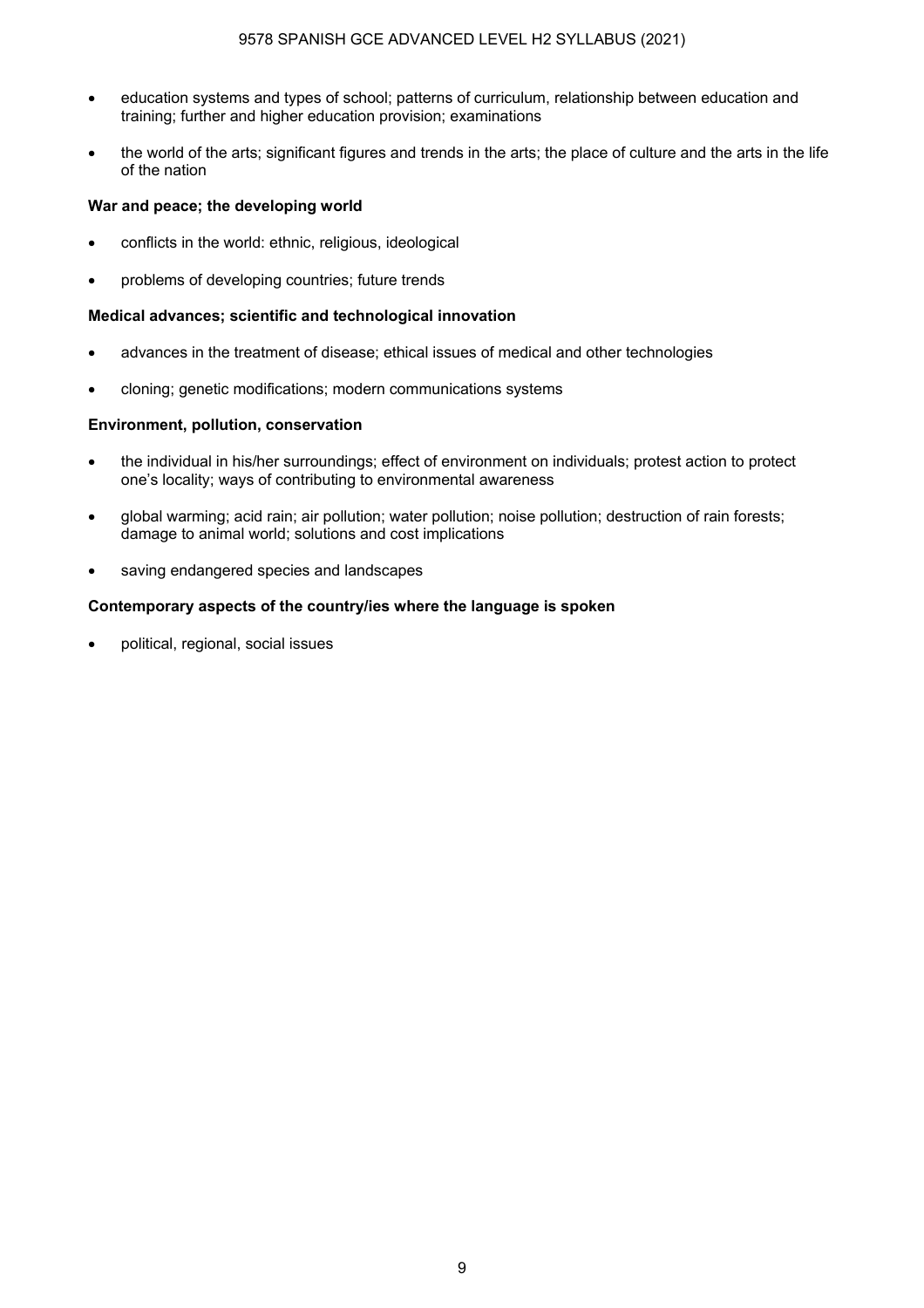# **8 MARK SCHEMES**

### **COMPONENT 1: Speaking**

# **Section 1: Presentation**

The presentation will be marked out of 20 marks: Content/Presentation 10; Pronunciation/Intonation 5; Language 5.

Candidates who make no reference to the contemporary society or cultural heritage of a country where Spanish is spoken will have their mark for content/presentation halved.

| <b>Content/Presentation</b><br>Knowledge of facts; ability to<br>express opinions and raise<br>issues for discussion. |                                                                                                                                                                                                                        |              | <b>Pronunciation/Intonation</b>                                                                                                        |                | Language                                                                                                                                                                      |
|-----------------------------------------------------------------------------------------------------------------------|------------------------------------------------------------------------------------------------------------------------------------------------------------------------------------------------------------------------|--------------|----------------------------------------------------------------------------------------------------------------------------------------|----------------|-------------------------------------------------------------------------------------------------------------------------------------------------------------------------------|
|                                                                                                                       | 9-10 Full and well organised<br>coverage of the topic;<br>ideas and opinions<br>included as well as factual<br>points; lively presentation;<br>examiner's interest<br>sustained.                                       | 5            | Outstanding pronunciation<br>and intonation; an<br>occasional slight mistake<br>or hesitation. Not<br>necessarily a native<br>speaker. | 5              | Has a very good feeling for the<br>language; speaks fluently and<br>accurately; shows good use of<br>relevant idiom and uses a<br>wide range of structures and<br>vocabulary. |
| $7 - 8$                                                                                                               | Good exposition and sound<br>organisation of the topic;<br>makes relevant factual<br>points though may be less<br>good in ideas and opinions;<br>presentation somewhat<br>stilted though keeps<br>examiner's interest. | 4            | Good pronunciation,<br>makes a fair attempt at<br>correct intonation and<br>expression; some mistakes<br>and/or hesitation.            | 4              | Speaks fairly fluently and<br>accurately; uses idiom with a<br>reasonable range of structures<br>and vocabulary.                                                              |
| $5 - 6$                                                                                                               | Adequate exposition of the<br>topic; few ideas or<br>opinions; evidence of<br>preparation but<br>presentation pedestrian.                                                                                              | 3            | A fair degree of accuracy in<br>pronunciation; quite a<br>number of errors; some<br>attempt at intonation and<br>expression.           | 3              | May speak with hesitation;<br>adequate range of structures<br>and vocabulary; no ambiguity<br>of meaning.                                                                     |
| $3 - 4$                                                                                                               | Material thin; rambling,<br>repetitious; hardly any<br>ideas or opinions; in<br>danger of losing the<br>examiner's interest.                                                                                           | $\mathbf{2}$ | Intelligible but shows<br>marked influence of mother<br>tongue and very many<br>errors of pronunciation.                               | $\overline{2}$ | Marked hesitation; limited<br>range of structures and<br>vocabulary; leading to some<br>ambiguity of meaning.                                                                 |
| $0 - 2$                                                                                                               | Very little factual<br>information; material<br>irrelevant; vague,<br>arguments incoherent; little<br>effort at presentation.                                                                                          |              | 0-1 Very poor; many gross<br>errors; frequently<br>incomprehensible.                                                                   |                | 0-1 Very marked hesitation;<br>severe limitations of structures<br>and vocabulary; thought<br>processes basically influenced<br>by mother tongue.                             |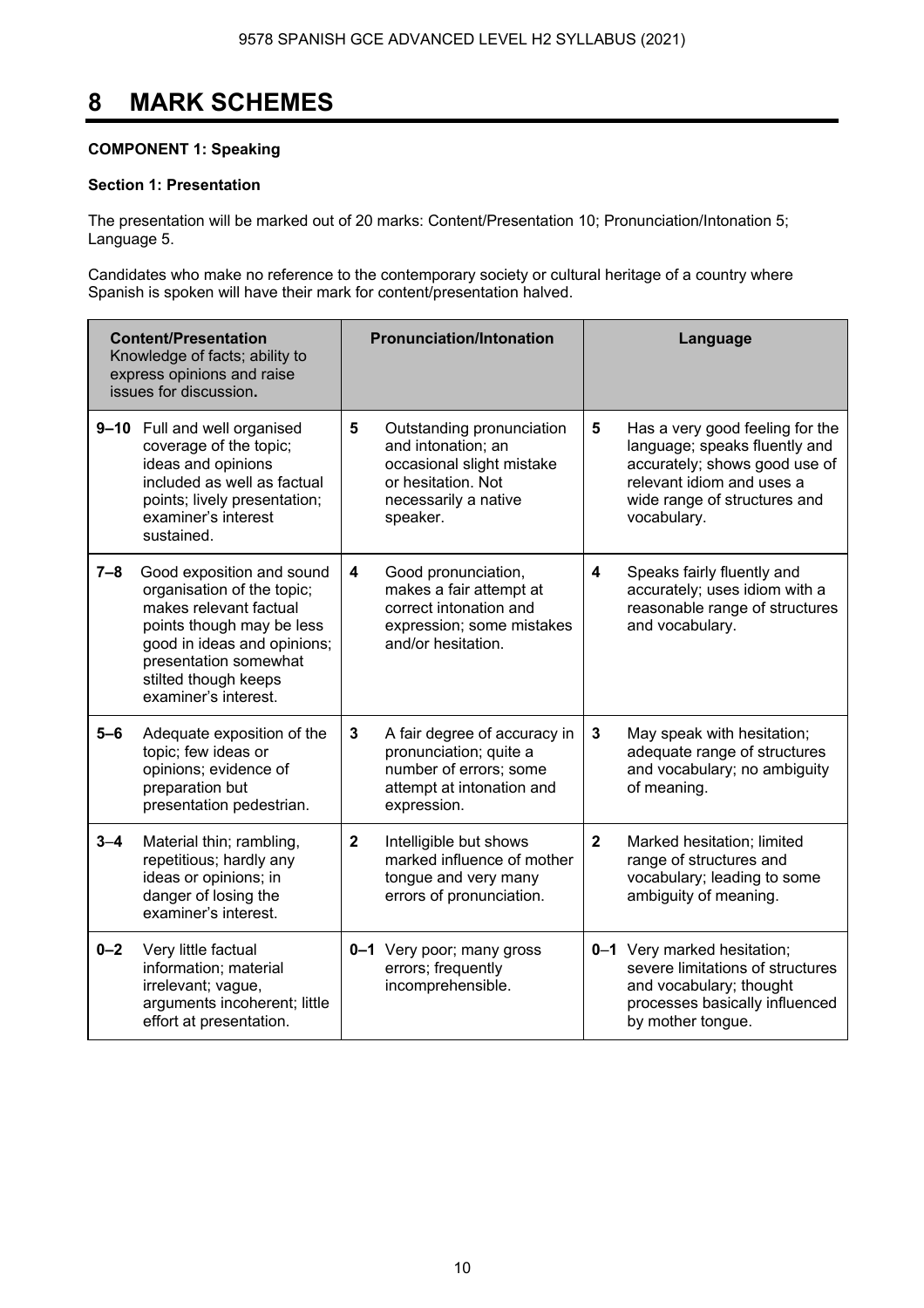### **Section 2: Topic Conversation and Section 3: General Conversation**

Examiners will mark out of 40 for each part: Comprehension and Responsiveness (10 marks), Accuracy (10 marks), Feel for the Language (10 marks), Range of Vocabulary and Structures (total out of 10, divided between Providing Information and Opinions, and Seeking Information and Opinions – see below).

| <b>Comprehension and</b><br><b>Responsiveness</b>                                                                                                                                                                                                              | <b>Accuracy</b>                                                                                                                                                             | <b>Feel for the Language</b>                                                                                                                                                                 |
|----------------------------------------------------------------------------------------------------------------------------------------------------------------------------------------------------------------------------------------------------------------|-----------------------------------------------------------------------------------------------------------------------------------------------------------------------------|----------------------------------------------------------------------------------------------------------------------------------------------------------------------------------------------|
| 9-10 Very good<br>No problems of comprehension.<br>Responses are natural and<br>spontaneous even to unexpected<br>questions. Able to present and<br>defend a point of view in<br>discussion.                                                                   | 9-10 Very good<br>Consistently accurate. Only<br>occasional minor slips.                                                                                                    | 9-10 Very good<br>Has a very good feeling for the<br>language and is able to express<br>concepts fluently in appropriate<br>idiom. Negligible influence from the<br>mother tongue.           |
| $7 - 8$<br>Good<br>Few problems of comprehension.<br>Responds thoughtfully, and copes<br>fairly well with unexpected<br>questions. Reasonably forthcoming<br>but tends to follow Examiner's lead.                                                              | $7 - 8$<br>Good<br>Accuracy generally good, with more<br>frequent errors than in the very best<br>candidates. Shows a sound basic<br>understanding of grammatical<br>usage. | $7 - 8$<br>Good<br>Has a very good feeling for the<br>language. Shows competent use of<br>relevant idiom. Avoids significant<br>influence from mother tongue.                                |
| <b>Satisfactory</b><br>5-6<br>Understands questions on basic<br>situations and concepts, but has<br>difficulty with more complicated<br>ideas. Some delay in response.<br>Needs encouragement to develop<br>topics OR relies heavily on<br>prepared responses. | <b>Satisfactory</b><br>5-6<br>Accuracy indicates a measure of<br>competence but with some obvious<br>and significant gaps in grammatical<br>usage.                          | <b>Satisfactory</b><br>$5 - 6$<br>Feeling for the language evident with<br>some occasional use of relevant<br>idiom. Thought processes and<br>expression are influenced by mother<br>tongue. |
| Weak<br>3–4<br>Has general difficulty in<br>understanding. Limited response to<br>questions on the majority of topics<br>raised.                                                                                                                               | 3-4 Weak<br>Generally inaccurate use of the<br>language.                                                                                                                    | $3 - 4$<br>Weak<br>Has scant feeling for the foreign<br>idiom. Generally translates literally<br>from the mother tongue.                                                                     |
| 0-2 Poor<br>Severe problems of<br>comprehension.<br>Very marked hesitation. Limited<br>responsiveness.                                                                                                                                                         | $0-2$ Poor<br>No grasp of grammatical accuracy.<br>Errors constant and repeated.                                                                                            | 0-2 Poor<br>Has no feeling for the foreign<br>language.                                                                                                                                      |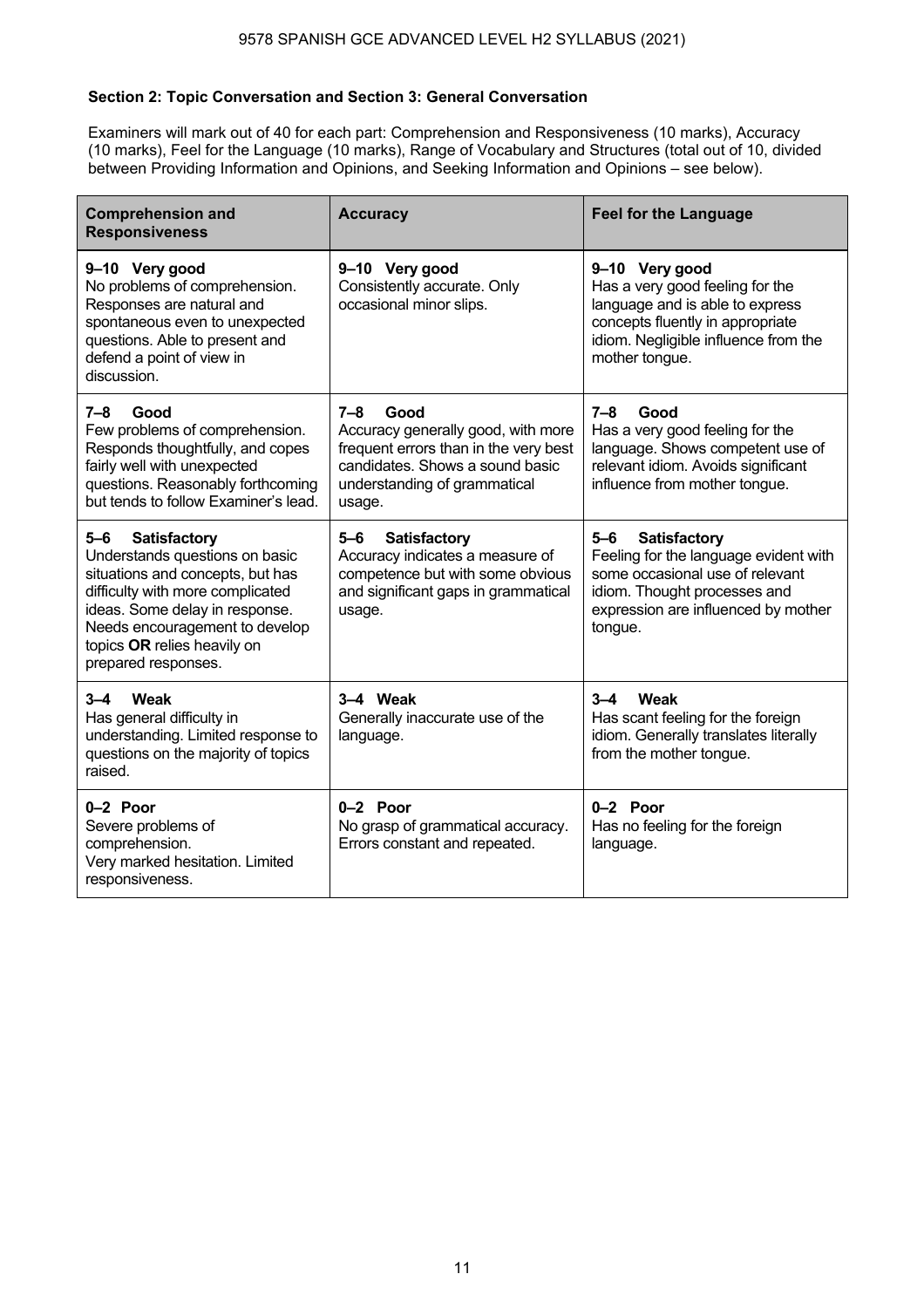# **Range of Vocabulary and Structures**

| <b>Providing Information and</b><br><b>Opinions</b>                                                                                                    | Seeking Information and Opinions*                                                                                                                                                                                                                      |
|--------------------------------------------------------------------------------------------------------------------------------------------------------|--------------------------------------------------------------------------------------------------------------------------------------------------------------------------------------------------------------------------------------------------------|
| Very good                                                                                                                                              | Very good                                                                                                                                                                                                                                              |
| 5                                                                                                                                                      | 5                                                                                                                                                                                                                                                      |
| Extensive range of appropriate                                                                                                                         | More than one question asked with confidence. Spontaneous or prompted,                                                                                                                                                                                 |
| vocabulary. Able to use a wide                                                                                                                         | but arising out of conversation and relevant to topic under discussion.                                                                                                                                                                                |
| range of structures with confidence.                                                                                                                   | High level of accuracy, using a range of question forms.                                                                                                                                                                                               |
| Good                                                                                                                                                   | Good                                                                                                                                                                                                                                                   |
| 4                                                                                                                                                      | 4                                                                                                                                                                                                                                                      |
| Has sufficient range of vocabulary                                                                                                                     | Asks more than one question confidently. Spontaneous or prompted, but                                                                                                                                                                                  |
| and structures to handle reasonably                                                                                                                    | arising out of conversation and relevant to topic under discussion.                                                                                                                                                                                    |
| mature subjects.                                                                                                                                       | Questions largely accurate, but forms may be limited.                                                                                                                                                                                                  |
| <b>Satisfactory</b><br>3<br>Limited expression of ideas (but not<br>ambiguity) caused by limitations in<br>range of vocabulary and some<br>structures. | 3<br><b>Satisfactory</b><br>Capable of asking a minimum of one question. Spontaneous or prompted,<br>but arising out of conversation and relevant to topic under discussion.<br>Has difficulty in formulating questions, but questions comprehensible. |
| $\mathbf{2}$                                                                                                                                           | $\mathbf{2}$                                                                                                                                                                                                                                           |
| Weak                                                                                                                                                   | <b>Weak</b>                                                                                                                                                                                                                                            |
| Severe limitations of vocabulary                                                                                                                       | Severe limitations in asking questions - possibly one question only.                                                                                                                                                                                   |
| and structures restrict discussion to                                                                                                                  | Question(s) will probably not arise naturally or be relevant to the topic under                                                                                                                                                                        |
| a very basic level.                                                                                                                                    | discussion. Question(s) difficult to understand.                                                                                                                                                                                                       |
| 0-1 Poor<br>Very restricted vocabulary. Only<br>simple sentences and no variety of<br>structure.                                                       | 0-1 Poor<br>Questions attempted, but incomprehensible. (1)<br>No questions, even when prompted. (0)                                                                                                                                                    |

\* In the case of candidates who do not ask any questions by the end of the Topic Conversation, examiners must prompt by asking *Do you have any questions to ask of me?* in Spanish. The same prompt should be used at the end of the General Conversation. Candidates will not be penalised for being prompted in this way.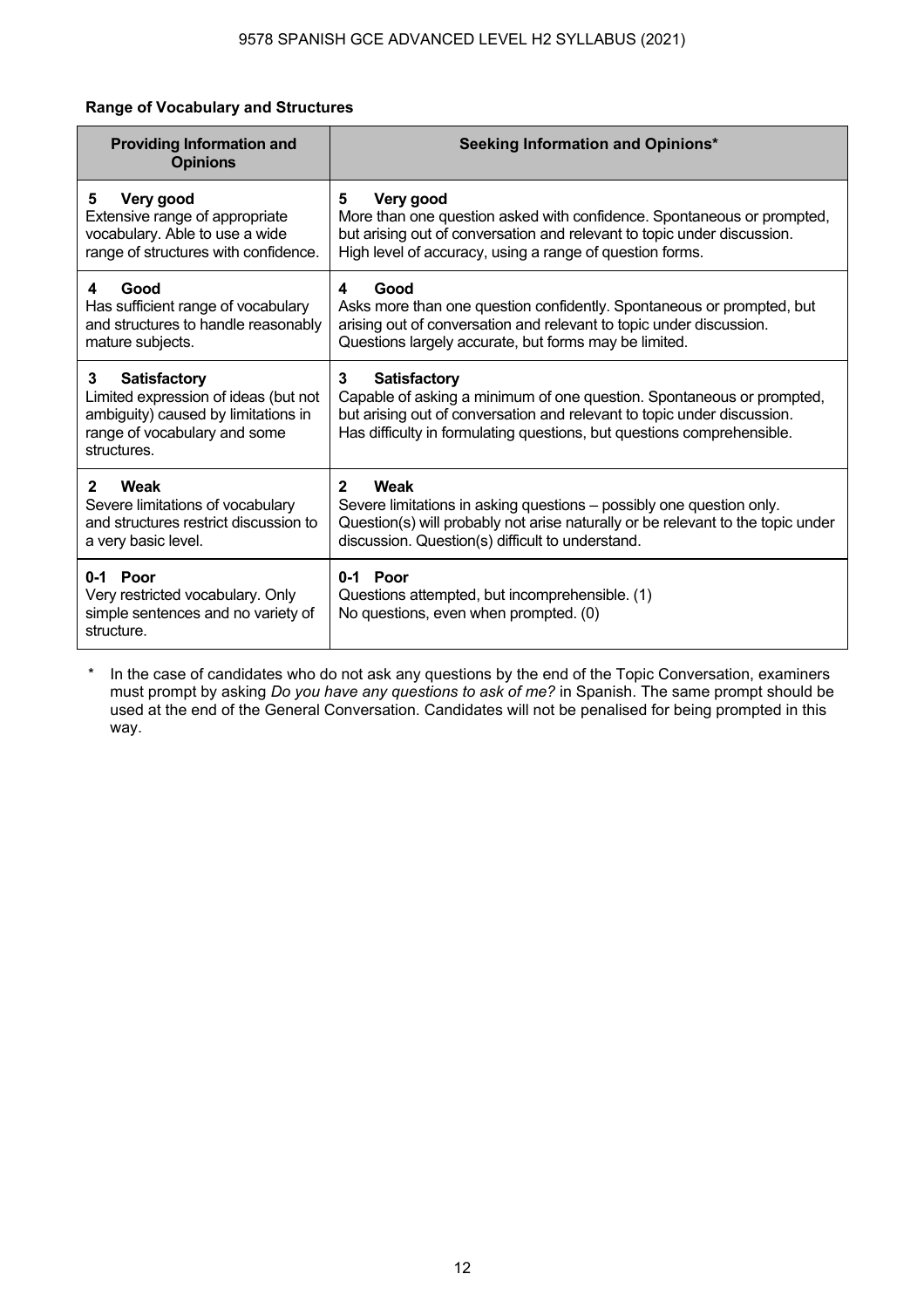# **COMPONENT 2: Reading and Writing**

#### **Quality of Language: Accuracy (for questions 3, 4 and 5)**

| 5            | Very good<br>Consistently accurate. Only very few errors of minor significance. Accurate use of more complex<br>structures (verb forms, tenses, prepositions, word order).                                   |
|--------------|--------------------------------------------------------------------------------------------------------------------------------------------------------------------------------------------------------------|
| 4            | Good<br>Higher incidence of error than above, but clearly has sound grasp of the grammatical elements in spite<br>of lapses. Some capacity to use accurately more complex structures.                        |
| 3            | Sound<br>Fair level of accuracy. Common tenses and regular verbs mostly correctly formed. Some problems in<br>forming correct agreement of adjectives. Difficulty with irregular verbs, use of prepositions. |
| $\mathbf{2}$ | <b>Below average</b><br>Persistent errors in tenses and verb forms. Prepositions frequently incorrect. Recurrent errors in<br>agreement of adjectives.                                                       |
|              | 0-1 Poor<br>Little or no evidence of grammatical awareness. Most constructions incomplete or incorrect. Consistent<br>and repeated error.                                                                    |

### **Additional marking guidance for Quality of Language – Questions 3 and 4**

The five marks available for Quality of Language are awarded **globally** for the whole performance on each set of answers.

A concise answer, containing all mark-bearing components for content is scored on the full range of marks for language, i.e. length does not determine the Quality of Language mark.

**Answers scoring 0 for Content** cannot contribute to the overall Quality of Language mark.

Identify the answer(s) scoring 0 for content in the whole set of answers. Then add together the number of content marks available for each of these questions and reduce the Quality of Language mark according to the following table:

| Total content marks available on questions<br>where a candidate scores 0 | <b>Reduce Quality of Language mark by:</b> |
|--------------------------------------------------------------------------|--------------------------------------------|
| $2 - 3$                                                                  |                                            |
| $4 - 5$                                                                  | 2                                          |
| $6 - 7$                                                                  | 3                                          |
| $8 - 14$                                                                 |                                            |
| 15                                                                       | 5                                          |

**Note:** A minimum of one mark for Quality of Language should be awarded if there are any Content marks at all (i.e. 0 Quality of Language marks only if 0 Content marks).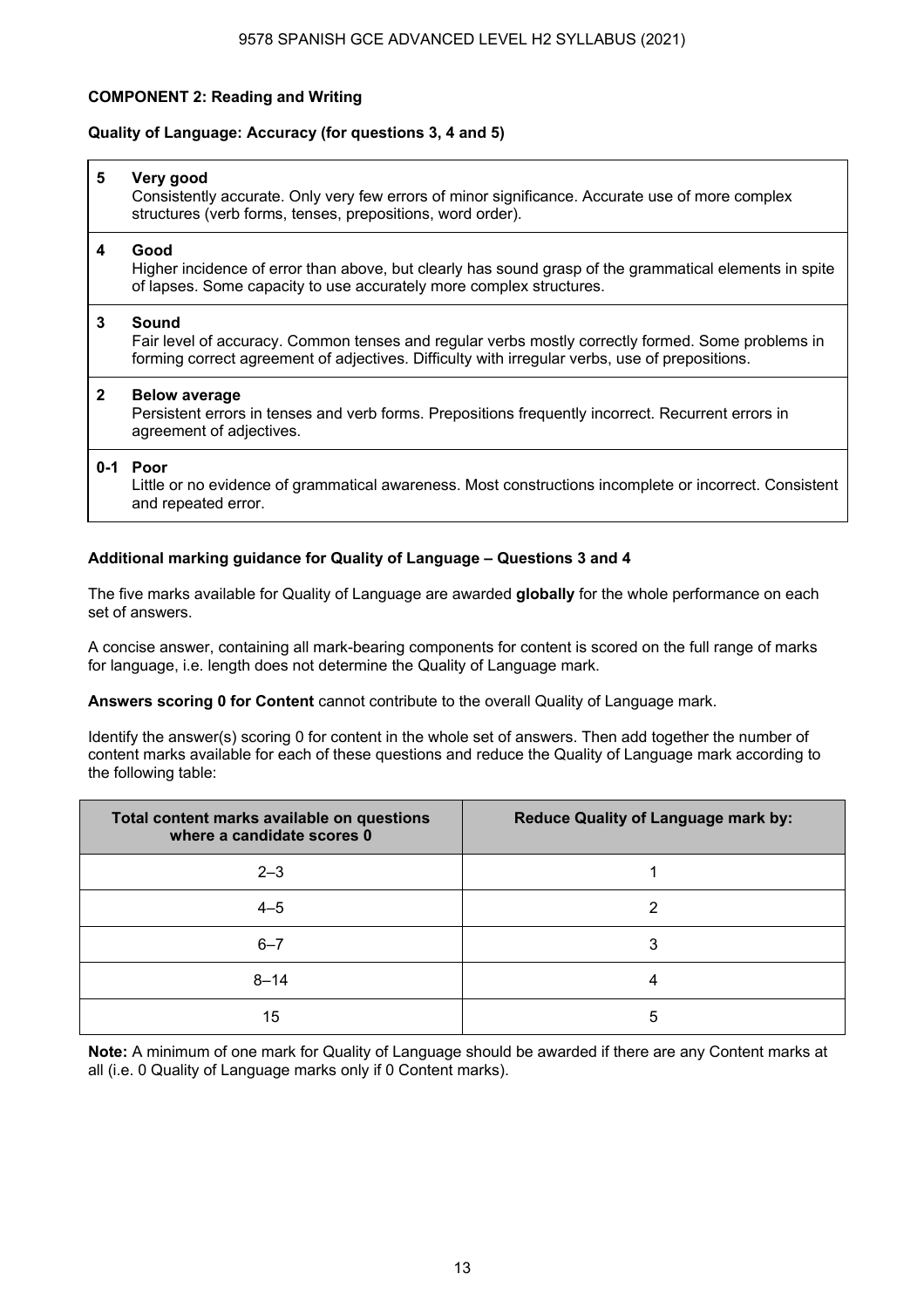#### 9578 SPANISH GCE ADVANCED LEVEL H2 SYLLABUS (2021)

### **Response to the text (for question 5)**

Mark like a mini-essay according to the variety and interest of the opinions and views expressed, the response to the original text stimulus and the ability to express a personal point of view. Further, more detailed guidance for particular questions will be given to Examiners.

| 5            | Very good<br>Varied and interesting ideas, showing an element of flair and imagination, a capacity to express a<br>personal point of view.                                        |
|--------------|-----------------------------------------------------------------------------------------------------------------------------------------------------------------------------------|
| 4            | Good<br>Not the flair and imagination of the best candidates, but work still shows an ability to express a range<br>of ideas, maintain interest and respond to the issues raised. |
| $\mathbf{3}$ | Sound<br>A fair level of interest and ideas. May concentrate on a single issue, but there is still a response to<br>ideas in the text.                                            |
| $\mathbf{2}$ | <b>Below average</b><br>Limited range of ideas; rather humdrum. May disregard the element of response to the text, and write a<br>largely unrelated free-composition.             |
|              | $0-1$ Poor<br>Few ideas to offer on the theme. Banal and pedestrian. No element of personal response to the text.<br>Repeated error.                                              |

### **COMPONENT 3: Essay**

 $\mathbf{r}$ 

| <b>Language</b> (out of 24)                                                                                                               | <b>Content</b> (out of 16)                                                                                                                                                |
|-------------------------------------------------------------------------------------------------------------------------------------------|---------------------------------------------------------------------------------------------------------------------------------------------------------------------------|
| 21-24 Very good<br>Confident use of complex sentence patterns,<br>generally accurate, extensive vocabulary, good<br>sense of idiom.       | 14-16 Very good<br>Detailed, clearly relevant and well illustrated;<br>coherently argued and structured.                                                                  |
| 16-20 Good<br>Generally sound grasp of grammar in spite of quite a<br>few lapses; reads reasonably; some attempt at<br>varied vocabulary. | 11-13 Good<br>Sound knowledge and generally relevant; some<br>ability to develop argument and draw conclusions.                                                           |
| 10-15 Adequate<br>A tendency to be simple, clumsy or laboured; some<br>degree of accuracy; inappropriate use of idiom.                    | 7–10<br>Adequate<br>Some knowledge, but not always relevant; a more<br>limited capacity to argue.                                                                         |
| $5 - 9$<br>Poor<br>Consistently simple or pedestrian sentence patterns<br>with persistent errors; limited vocabulary.                     | $3 - 6$<br><b>Poor</b><br>Some attempt at argument, tends to be sketchy or<br>unspecific; little attempt to structure an argument;<br>major misunderstanding of question. |
| $0 - 4$<br>Very poor<br>Only the simplest sentence patterns, little evidence<br>of grammatical awareness, very limited vocabulary.        | $0 - 2$<br>Very poor<br>Vague and general, ideas presented at random.                                                                                                     |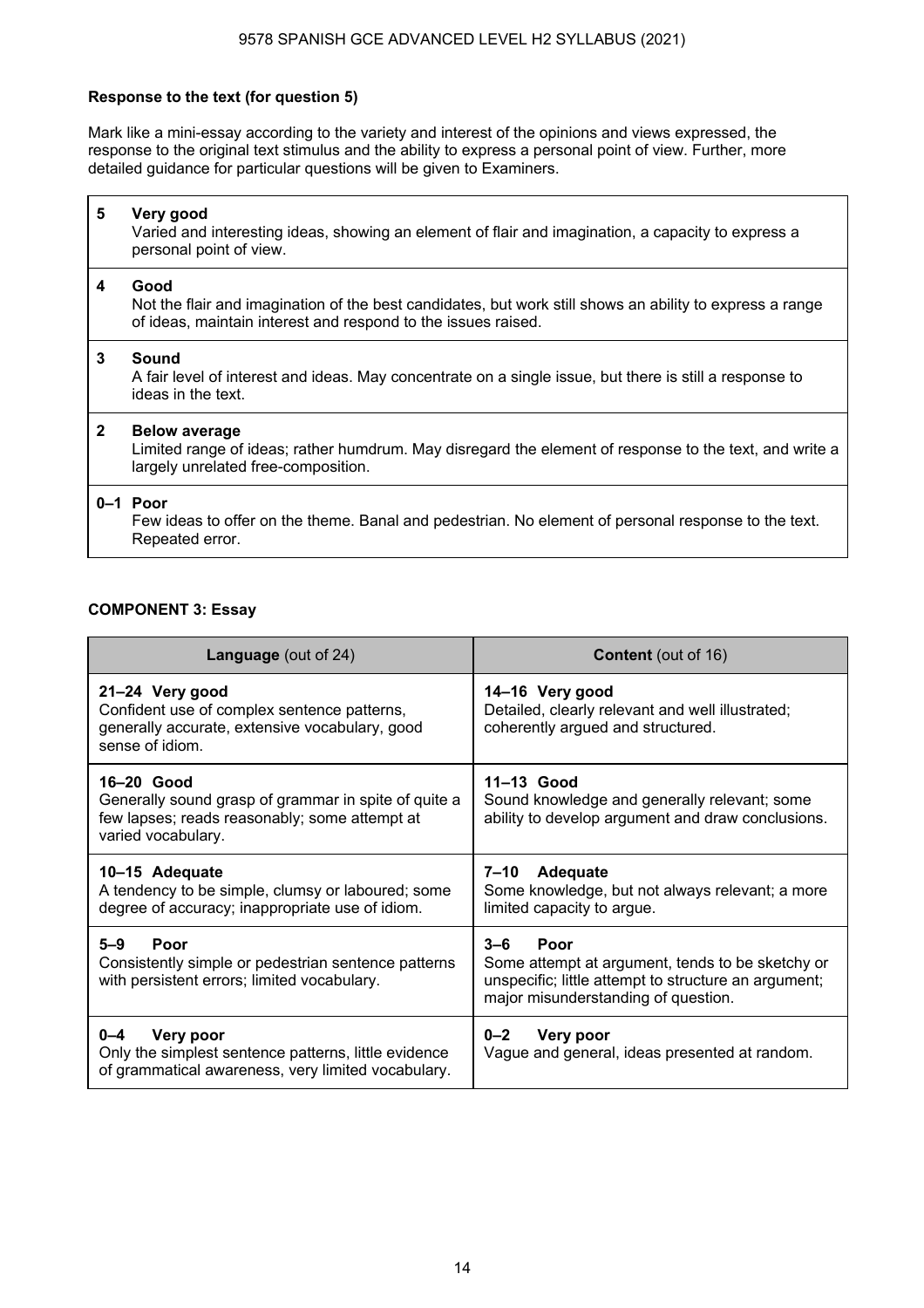#### **COMPONENT 5: Listening**

#### **Quality of Language: Accuracy (for each extended piece in Section 2)**

### **5 Very good**

High and consistent levels of accuracy. Only minor errors and slips in spelling and agreements and virtually no problems with transcriptions from the spoken word.

#### **4 Good**

Accuracy generally quite consistent, but quite a number of minor errors in spelling and agreements and one or two more serious lapses in transcriptions from the spoken word.

#### **3 Adequate**

Shows evidence of fair understanding of grammatical usage but performance is likely to be patchy and inconsistent. Still recurrent errors in spelling, agreements and transcriptions from the spoken word.

#### **2 Poor**

Evidence of gaps in basic grammar. Frequent errors of an elementary kind, in spelling, agreements and transcriptions from the spoken word.

#### **0–1 Very poor**

Little evidence of grammatical awareness. Persistent serious and elementary errors in spelling, agreements and transcriptions from the spoken word.

# **COMPONENT 7: Coursework**

#### **A Content (25 marks)**

| $21 - 25$ | Outstanding work of exceptionally high quality. The content is well thought-out, wide-ranging in<br>treatment and based on intelligent use of sources. There is a considerable degree of personal<br>involvement in the material and a high level of interest is maintained for the reader. There may be<br>original ideas and a marked capacity to evaluate the evidence and draw conclusions from the<br>material presented. |
|-----------|--------------------------------------------------------------------------------------------------------------------------------------------------------------------------------------------------------------------------------------------------------------------------------------------------------------------------------------------------------------------------------------------------------------------------------|
| $16 - 20$ | Very good work. The content is quite well thought-out with a good range of treatment and there is<br>good use of a range of sources, where appropriate. There is a significant degree of personal<br>involvement, and the content retains the interest of the reader. There is some capacity to evaluate<br>evidence and draw conclusions from the material presented.                                                         |
| $11 - 15$ | Commendable. The content is satisfactory but more obviously derivative than in the two higher<br>categories. The candidate is interested in the subject, but has not been able fully to transmit this<br>interest to the reader. Use of source material is adequate. The subject has been understood but<br>the information given is not really evaluated and there is no real capacity to draw conclusions.                   |
| $6 - 10$  | There are serious omissions in the content, and the use of sources is very derivative, though not<br>exactly plagiaristic. The candidate seems to have little real involvement in the subject, and the<br>general impression on the reader is flat and uninteresting. There is a good deal of irrelevance and<br>no capacity to evaluate evidence or draw conclusions.                                                         |
| $0 - 5$   | Very thin content, full of omissions and irrelevance. No real interest or involvement on the part of<br>the candidate.                                                                                                                                                                                                                                                                                                         |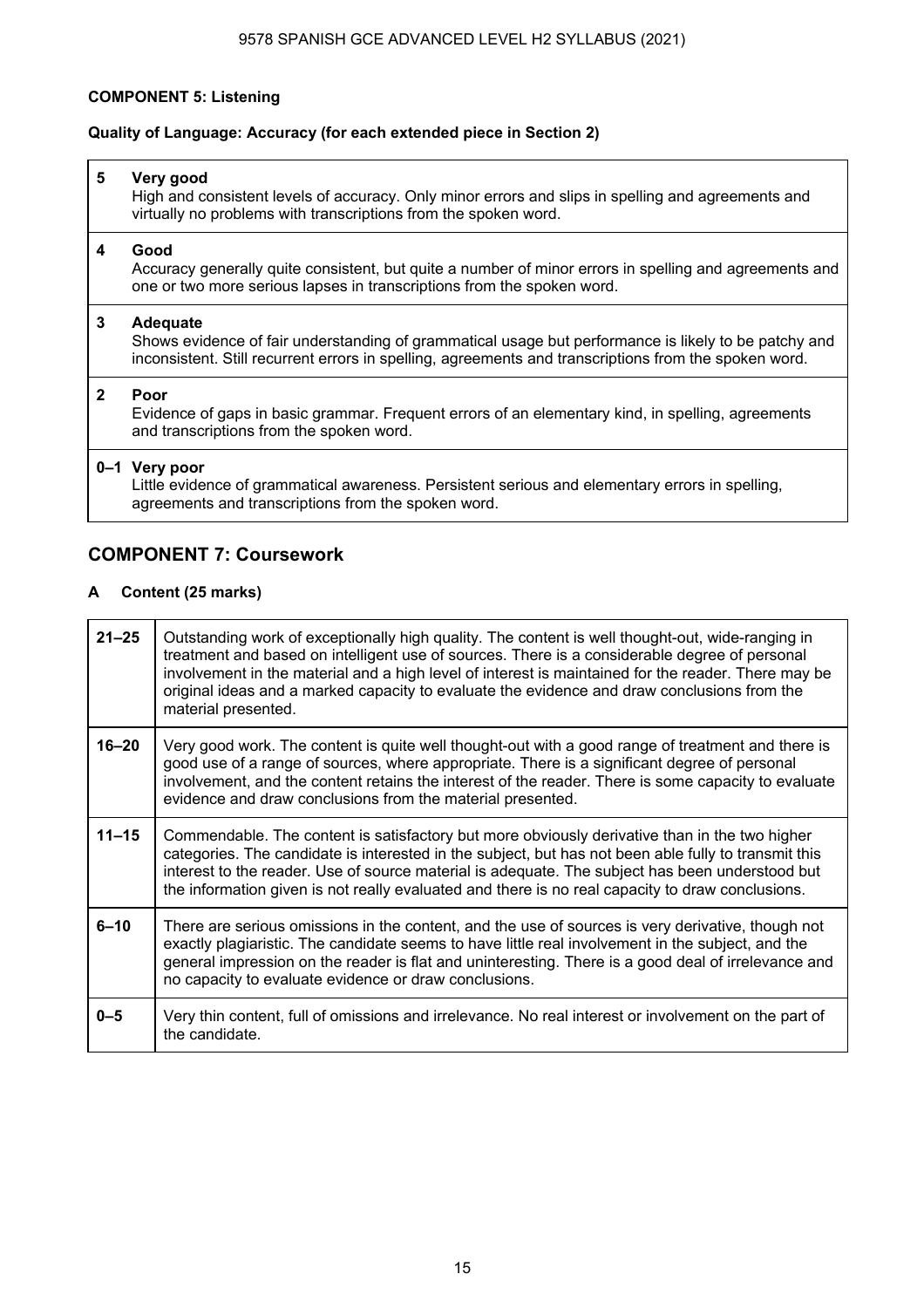# **B Structure and Development (10 marks)**

Where essays exceed the word limit, (600 for the shorter pieces and 1100 for the longer pieces), candidates will be placed no higher than in the Below Average category (2–3), in this section.

| $9 - 10$ | Outstanding. The work is exceptionally well structured, showing excellent development of ideas<br>and clear logical links between sections. There is balance between the parts and a considerable<br>capacity to select, organise and sequence the material is demonstrated.                                                          |
|----------|---------------------------------------------------------------------------------------------------------------------------------------------------------------------------------------------------------------------------------------------------------------------------------------------------------------------------------------|
| $7 - 8$  | Good. Well structured with some balance and clear ability to make logical links and develop ideas.<br>Evidence of the capacity to select, organise and sequence the material and the clear ability to<br>make logical links and develop ideas.                                                                                        |
| $4 - 6$  | Satisfactory. There is some evidence of structure in the work, but it lacks a clearly developed line<br>of thought, and may be unbalanced in its treatment of some aspects of the subject. Some faults in<br>the organisation and sequencing of material (e.g. There may be some paragraphs which show no<br>relation to each other). |
| $2 - 3$  | Below Average. Inadequately or haphazardly structured with no clear development of ideas and<br>faulty sequencing of material or excessive length (see above).                                                                                                                                                                        |
| $0 - 1$  | Poor. Slapdash and disorganised.                                                                                                                                                                                                                                                                                                      |

### **C Use of Language (10 marks)**

Accuracy is not a concern in this part of the assessment of language.

| $9 - 10$ | Outstanding. Highly fluent and confident use of language. Wide range and variety of lexis and<br>sentence structure and appropriate use of idiom. Meaning conveyed with complete clarity. The<br>best work one could expect from a Higher 2 candidate. Despite use of sources, this is very much<br>the candidate's own work. |
|----------|-------------------------------------------------------------------------------------------------------------------------------------------------------------------------------------------------------------------------------------------------------------------------------------------------------------------------------|
| $7 - 8$  | Good. Fluent use of language with a good range of lexis and some capacity to handle complex<br>sentences. Meaning conveyed without difficulty. Clearly the candidate's own work, though some<br>interference from sources.                                                                                                    |
| $4 - 6$  | Satisfactory. A reasonable attempt to express him/herself, but somewhat limited in fluency and<br>range of lexis. Uses relatively straightforward sentence construction, and leans rather heavily on<br>the language of the source materials. Meaning conveyed in general but with some ambiguity.                            |
| $2 - 3$  | <b>Either</b> reads like translated English with no evidence of fluency and with very limited lexis and<br>range of sentence structure.<br>Or highly sophisticated "foreign language" clearly drawn largely from source materials with little<br>intervention by the candidate.                                               |
| $0 - 1$  | <b>Either</b> command of the foreign language is not adequate to convey meaning in handling a topic at<br>this level of difficulty. Limited lexis, only simple sentence structure used.<br>Or almost wholly derivative and plagiarised.                                                                                       |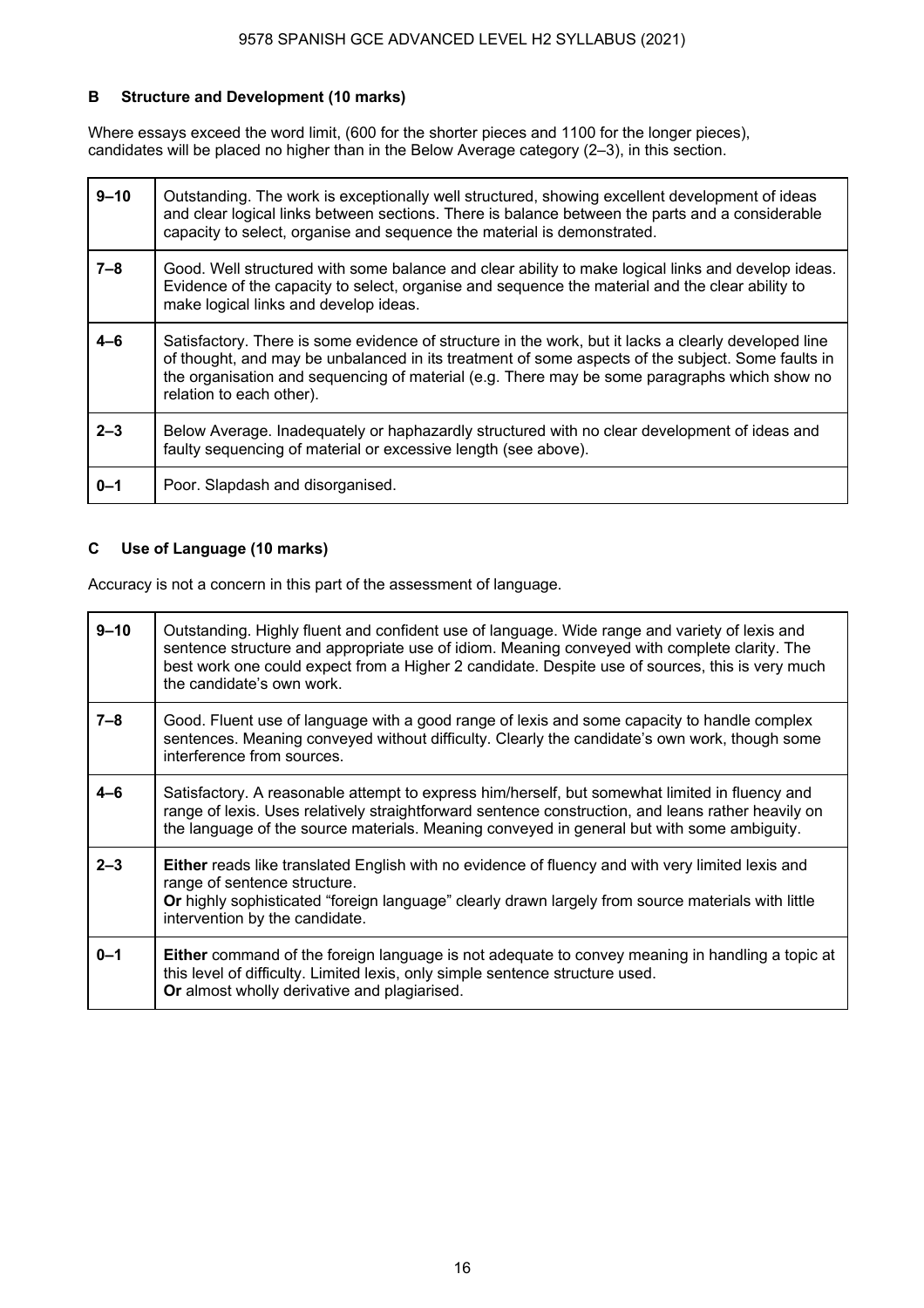# **D Accuracy of Language (5 marks)**

This mark out of 5 should be given for the accuracy in the use of tenses, agreements, word order, spelling, etc.

| 5       | Outstanding          | Only minimal errors.                                              |  |  |  |  |  |
|---------|----------------------|-------------------------------------------------------------------|--|--|--|--|--|
|         | <b>Very Good</b>     | Some errors, but not serious in nature.                           |  |  |  |  |  |
| 3       | Average              | Some serious errors, but these do not mar the general impression. |  |  |  |  |  |
| 2       | <b>Below Average</b> | Many serious errors.                                              |  |  |  |  |  |
| $0 - 1$ | Poor                 | Language consistently marred by serious errors.                   |  |  |  |  |  |

# **9 ADMINISTRATIVE GUIDANCE ON THE SPEAKING TEST**

This guidance should be read in conjunction with the appropriate component description and mark scheme.

### **GENERAL INSTRUCTIONS**

#### **Absentees**

Candidates who do not attend examinations must be shown on the mark sheet as 'absent'. If the examiner knows that they have withdrawn from the examination s/he should indicate this on the mark sheet. If a candidate is absent because of illness and the examiner makes arrangements to test him/her later at another Centre, this should be noted. Care must be taken to ensure that the marks for any candidate who is transferred and examined at a Centre other than his/her own are entered on one of the blank sheets provided, the candidate's full name and candidate number and the name of the school being quoted.

#### **Additional candidates**

If any candidate is presented for examination whose name is not on the entry form, s/he should be examined in the normal way and a separate mark sheet should be made out, bearing name, candidate number and marks.

#### **CONDUCT OF THE SPEAKING TEST**

Candidates must be examined singly. In order to put candidates at their ease when they enter the room, the examiner should smile and indicate where the candidate should sit. A good examiner will usually send a candidate out of the interview smiling, no matter how good or bad the performance has been.

There should be no smoking in the examination room.

Other recommendations: do not walk about or distract candidates in any way (e.g. by doodling or fiddling with papers, etc.); always appear interested, even in mundane matters; never show undue surprise, impatience or mockery; never correct a candidate.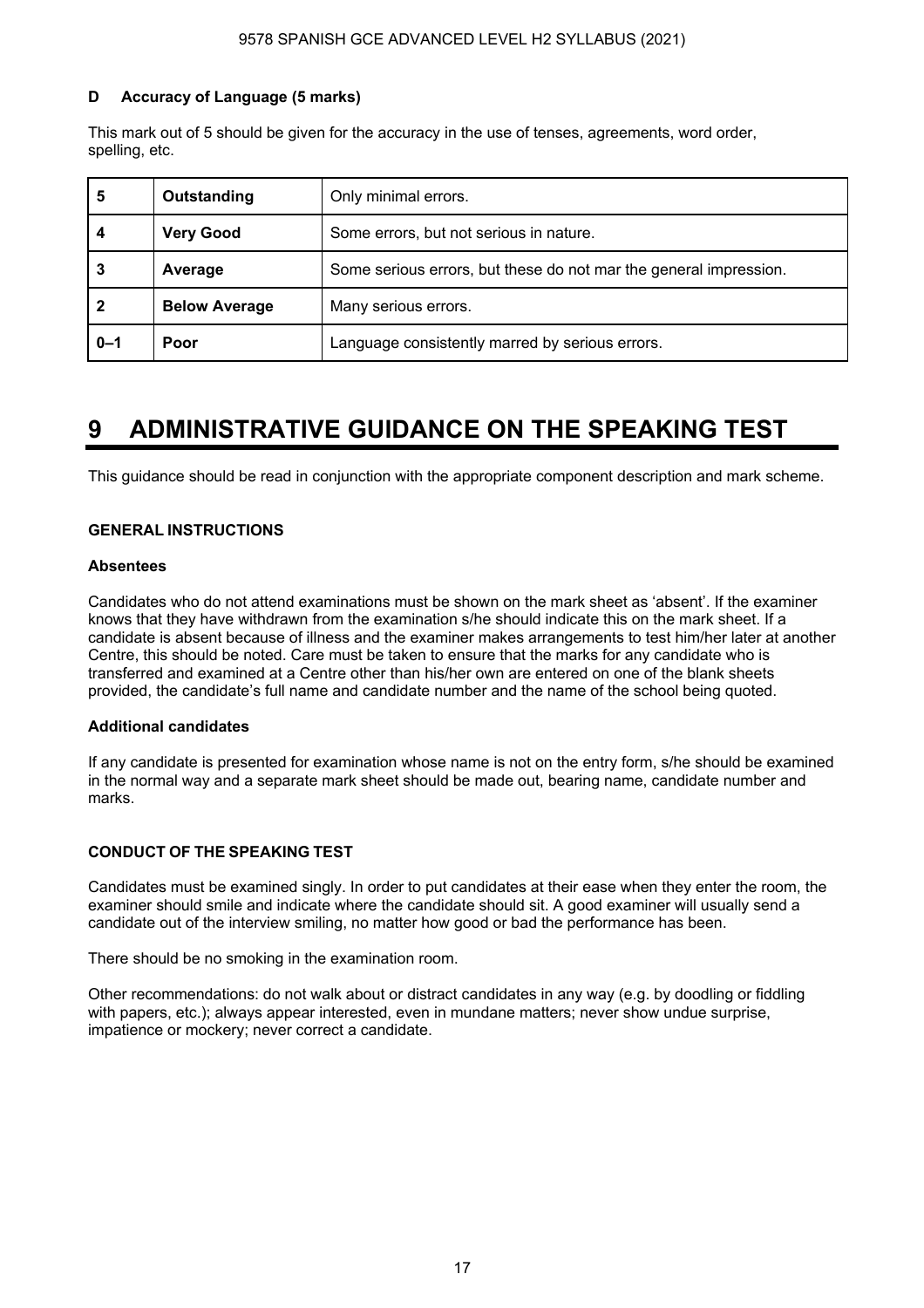### **ADMINISTRATIVE ARRANGEMENTS**

### **1 Dates**

 The speaking tests take place before the main examination period. Dates for speaking tests are arranged locally.

 Dates are given for the completion of the speaking tests and for the receipt of mark sheets and recordings at Cambridge (see paragraph 5). It is important that these dates are adhered to in order to allow sufficient time for moderation.

#### **2 Appointment of examiners**

 The Singapore Examinations and Assessment Board (SEAB) will appoint the examiner and make arrangements for candidates to be tested.

#### **3 Size of sample**

 Each examiner will be required to record a sample of candidates from each Centre at which he or she examines (where examiners examine at more than one Centre, only one sample is required). The examiner is asked to select and record six candidates, covering as wide a range of ability as possible. The candidates selected should be spread as evenly as possible across the range of marks (2 good, 2 middling, 2 weak). This will enable Cambridge to check accurately the standard of assessment. The recording should be carried out in accordance with the instructions headed 'Recording of Candidates' (see paragraph 7).

### **4 The Working Mark Sheet**

The **Working Mark Sheet** is intended as a working document, on which the marks should be completed at the time of the conduct of the test, as specified in the Marking Instructions. Be very careful to check all additions. A copy of the Working Mark Sheet is included in this syllabus in Appendix A and should be photocopied by teachers/examiners for use in the examination, as required.

SEAB will instruct Centres on the procedure for the onward transmission of marks to Cambridge.

#### **5 Despatch and return of mark sheets and recorded sample**

 Examiners should return mark sheets and recordings to SEAB as stipulated for onward transmission to Cambridge as soon as possible. Do not wait until the end of the assessment period before despatching them.

#### **6 Arrangements for the examination**

Examination conditions must prevail in the area where the examination takes place. Adequate supervision should be provided to ensure that candidates leaving the interview room do not communicate with those waiting to enter.

#### **7 Recording of candidates**

 Centres should ensure well in advance of the test that a suitably quiet room will be available and that their recording equipment is in good order. Rooms which are too close to a playground, recreation room or noisy classroom are to be avoided. It is essential that unnecessary background noise should be excluded.

 Moderation samples must be recorded onto an SD card as .mp3 files. Each candidate's file must be saved individually so that it can be accessed for the purpose of moderation.

 Care should be taken to ensure that recording quality is good. The recording equipment to be used must be tested in situ some time before the actual examination, ideally with one of the candidates. Examiners should take care to avoid long gaps and extraneous noise on the recordings. If Centres are re-using SD cards, any previous recordings on the card must be deleted prior to the examination.

 Recording should be done as unobtrusively as possible and candidates who are chosen for recording should not be made to feel that they are being singled out in any way. It should be emphasised that the recording is being carried out to check the standard of assessment and not the candidate.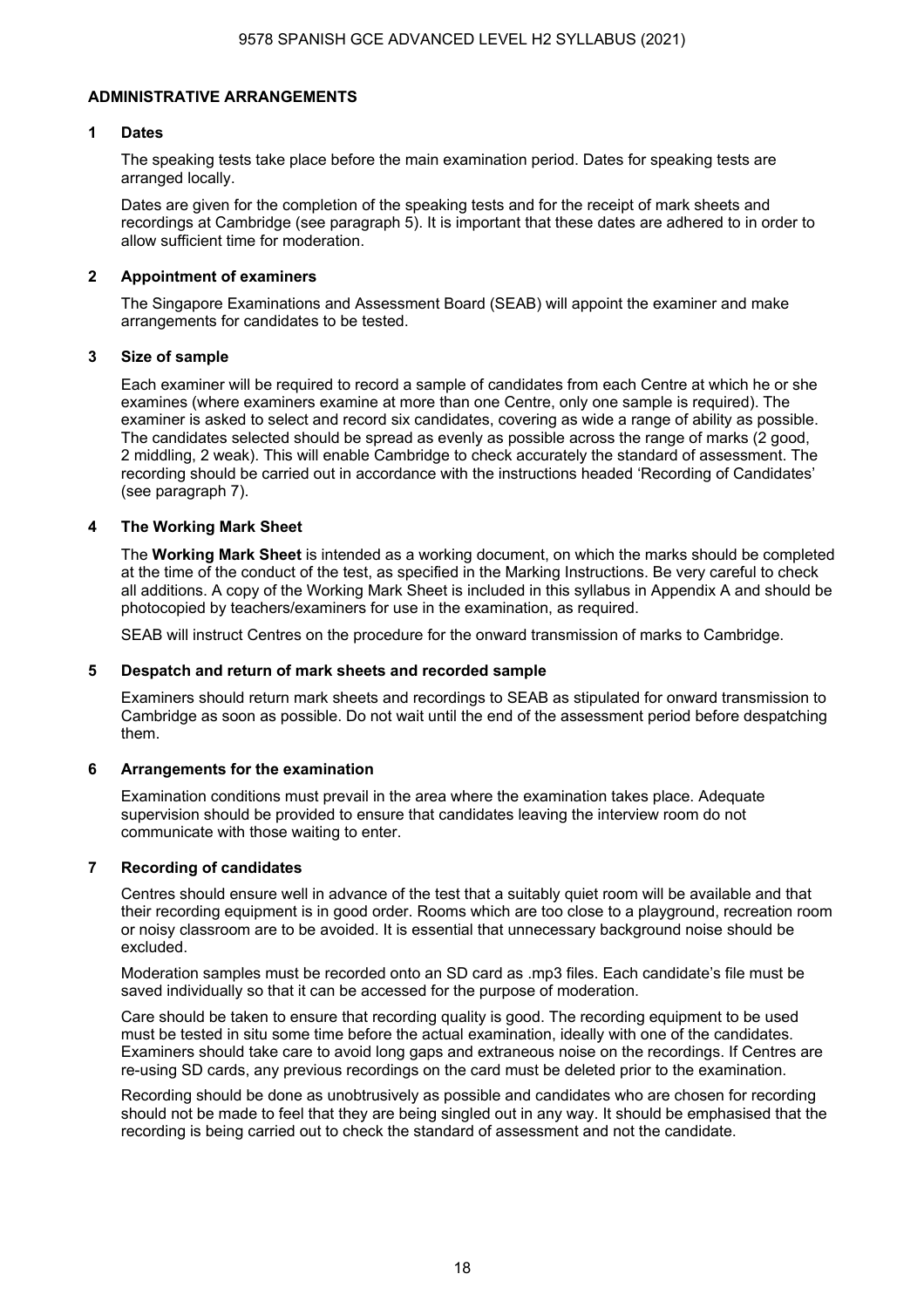#### 9578 SPANISH GCE ADVANCED LEVEL H2 SYLLABUS (2021)

 1 SD card per Centre must be used. The examiner should introduce each SD card with the following information: Centre Number, Centre Name, Examination Number, Examination Name, Name of Examiner, Date, e.g.

*"WY 312 International School 9578 H2 level Spanish Mr R Peters 17 October 2021"*

Each candidate should be introduced as follows:

"Index Number *e.g. 047* Candidate Name *e.g. Jane Williams*"

At the end of the sample, please state "End of sample".

#### **The recording must not be stopped once a candidate's examination has started.**

Each SD card and case must be labelled with syllabus/component number and Centre number.

Each recorded file on the SD card must be clearly named using the following convention:

Centre number\_index number\_syllabus number\_component number.

Before the SD card is despatched, spot checks must be made to ensure that every candidate is clearly audible.

If by accident it is discovered that a candidate has not been recorded, there is no requirement to redo the test. In such a case, however, a letter must be sent to Cambridge detailing the problems, a copy of which should be included with the SD card.

# **COMPLETING THE WORKING MARK SHEET**

Appendix A is a copy of the Working Mark Sheet for the Speaking Test for Higher 2 Spanish. Teachers/examiners should copy this for use in the examination, as required. The form should be completed in ink.

- **1** Complete the information at the head of the form.
- **2** List the candidates in index number order.
- **3** In accordance with the Mark Scheme for Component 1 (section 8) enter the marks for the Presentation, Topic Conversation and General Conversation in the appropriate columns.
- **4** Add the marks to give a total out of 100. Enter this figure in the *Total* column.
- **5** Check all additions.

#### **ARRANGEMENTS FOR EXTERNAL MODERATION**

External moderation of internal assessment is carried out by Cambridge.

The internally assessed **total marks** of **all** candidates must be submitted to Cambridge.

The following must be sent to Cambridge:

- the internally assessed **Speaking tests** of a **sample** of candidates. Details of the required sample size and procedures for the recording of candidates can be found in section 9 of this syllabus
- a copy of the completed *Working Mark Sheet(s)* listing the marks for **all** candidates
- a signed printout of the candidates' total marks as submitted to Cambridge.

Copies of recordings and the *Working Mark Sheet(s*) should be kept by the Centre in case of postal loss or delay.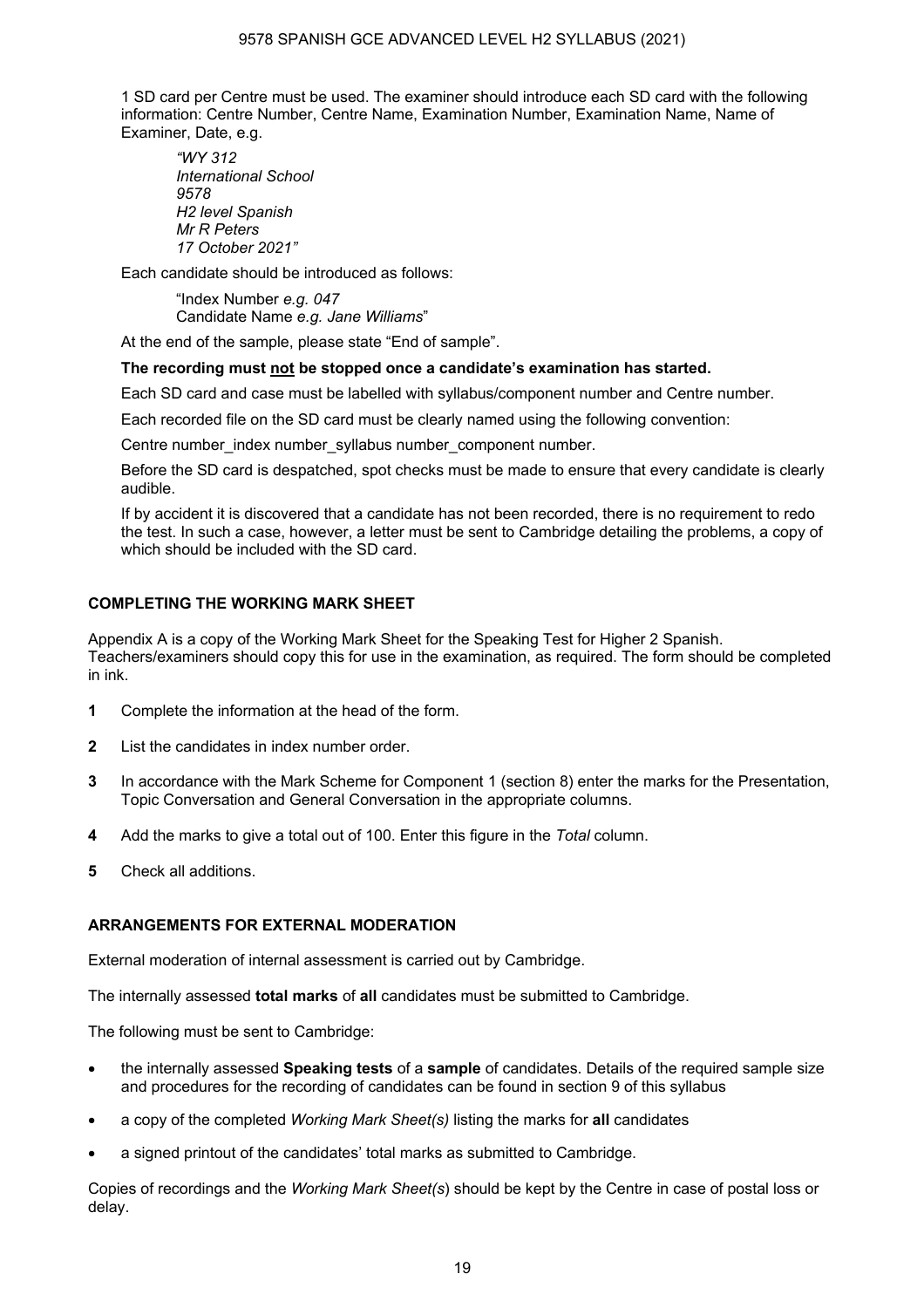# **SPANISH (9578/1)**

# **WORKING MARK SHEET**

# **GCE HIGHER 2 (SINGAPORE)**

|                      |                                                                            |  |  |  |                          |           |                    |          |                    |  |                                  |  | October/November                 |           |      | 2            | $\mathbf 0$ |                | $\overline{2}$<br>1 |
|----------------------|----------------------------------------------------------------------------|--|--|--|--------------------------|-----------|--------------------|----------|--------------------|--|----------------------------------|--|----------------------------------|-----------|------|--------------|-------------|----------------|---------------------|
| <b>Centre Number</b> |                                                                            |  |  |  |                          |           | <b>Centre Name</b> |          |                    |  |                                  |  |                                  |           |      |              |             |                |                     |
|                      |                                                                            |  |  |  |                          |           |                    |          |                    |  |                                  |  | Syllabus Number                  |           |      | 9            | 5           | $\overline{7}$ | 8                   |
| Candidate            | <b>Candidate Name</b>                                                      |  |  |  |                          |           |                    |          |                    |  |                                  |  | For the use of the Oral Examiner |           |      |              |             |                |                     |
| Number               | Names should be listed in the same<br>order as they will be written on the |  |  |  |                          | Section 1 |                    |          | Section 2          |  |                                  |  |                                  | Section 3 |      |              |             |                |                     |
|                      | entry forms for the written papers.<br>First Name, Initial, Surname        |  |  |  | Presentation<br>(Max 20) |           |                    | (Max 40) | Topic conversation |  | General conversation<br>(Max 40) |  |                                  |           |      | (Max<br>100) |             |                |                     |
|                      |                                                                            |  |  |  |                          |           |                    |          |                    |  |                                  |  |                                  |           |      |              |             |                |                     |
|                      |                                                                            |  |  |  |                          |           |                    |          |                    |  |                                  |  |                                  |           |      |              |             |                |                     |
|                      |                                                                            |  |  |  |                          |           |                    |          |                    |  |                                  |  |                                  |           |      |              |             |                |                     |
|                      |                                                                            |  |  |  |                          |           |                    |          |                    |  |                                  |  |                                  |           |      |              |             |                |                     |
|                      |                                                                            |  |  |  |                          |           |                    |          |                    |  |                                  |  |                                  |           |      |              |             |                |                     |
|                      |                                                                            |  |  |  |                          |           |                    |          |                    |  |                                  |  |                                  |           |      |              |             |                |                     |
|                      |                                                                            |  |  |  |                          |           |                    |          |                    |  |                                  |  |                                  |           |      |              |             |                |                     |
|                      |                                                                            |  |  |  |                          |           |                    |          |                    |  |                                  |  |                                  |           |      |              |             |                |                     |
|                      |                                                                            |  |  |  |                          |           |                    |          |                    |  |                                  |  |                                  |           |      |              |             |                |                     |
|                      |                                                                            |  |  |  |                          |           |                    |          |                    |  |                                  |  |                                  |           |      |              |             |                |                     |
|                      |                                                                            |  |  |  |                          |           |                    |          |                    |  |                                  |  |                                  |           |      |              |             |                |                     |
|                      |                                                                            |  |  |  |                          |           |                    |          |                    |  |                                  |  |                                  |           |      |              |             |                |                     |
|                      |                                                                            |  |  |  |                          |           |                    |          |                    |  |                                  |  |                                  |           |      |              |             |                |                     |
|                      |                                                                            |  |  |  |                          |           |                    |          |                    |  |                                  |  |                                  |           |      |              |             |                |                     |
|                      |                                                                            |  |  |  |                          |           |                    |          |                    |  |                                  |  |                                  |           |      |              |             |                |                     |
|                      |                                                                            |  |  |  |                          |           |                    |          |                    |  |                                  |  |                                  |           |      |              |             |                |                     |
|                      |                                                                            |  |  |  |                          |           |                    |          |                    |  |                                  |  |                                  |           |      |              |             |                |                     |
|                      |                                                                            |  |  |  |                          |           |                    |          |                    |  |                                  |  |                                  |           |      |              |             |                |                     |
|                      |                                                                            |  |  |  |                          |           |                    |          |                    |  |                                  |  |                                  |           |      |              |             |                |                     |
|                      |                                                                            |  |  |  |                          |           |                    |          |                    |  |                                  |  |                                  |           |      |              |             |                |                     |
| Name of Examiner     |                                                                            |  |  |  |                          |           |                    |          | Signature          |  |                                  |  |                                  |           | Date |              |             |                |                     |

鳳凰 Cambridge Assessment<br>③罗 International Education

**9578/01/WMS**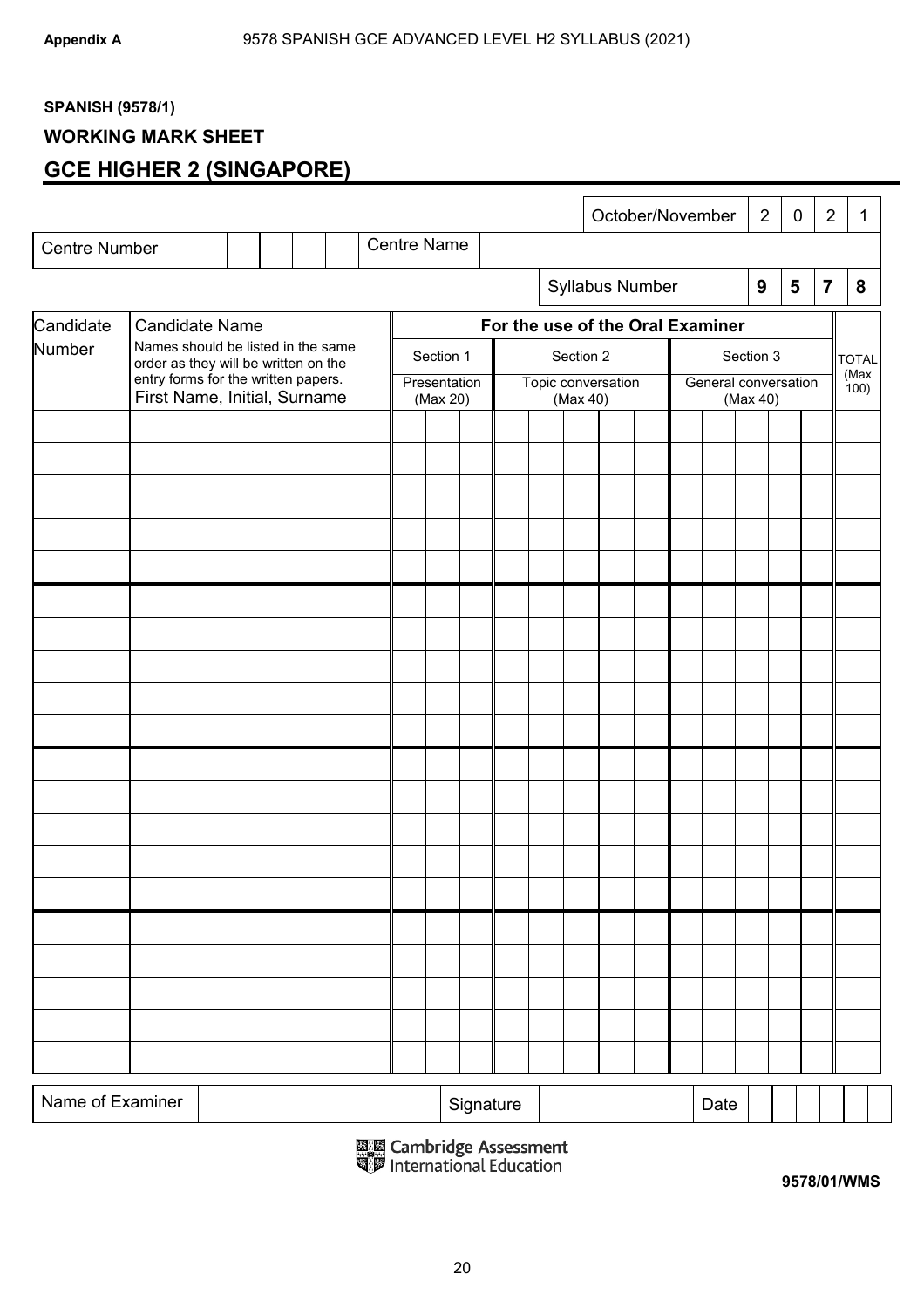# **SPANISH FORM NOE (EXTERNAL) GCE HIGHER 2 (SINGAPORE)**

#### **NOMINATION OF ORAL EXAMINER IN SPANISH**

| <b>Centre Number</b>   |         |   |  |   |                      |          |  |  |
|------------------------|---------|---|--|---|----------------------|----------|--|--|
| <b>Centre Name</b>     |         |   |  |   |                      |          |  |  |
| Language               | Spanish |   |  |   | Level of Examination | Higher 2 |  |  |
| <b>Syllabus Number</b> | 9       | 5 |  | 8 | Date                 |          |  |  |

*(Separate forms should be used for each examiner.)* 

| NAME OF EXAMINER                                                                                                 |                          |                   |
|------------------------------------------------------------------------------------------------------------------|--------------------------|-------------------|
| <b>OCCUPATION</b>                                                                                                |                          |                   |
| <b>QUALIFICATIONS</b>                                                                                            |                          |                   |
| NAMES/CENTRE<br>NUMBERS OF OTHER<br>CENTRES AT WHICH S/HE<br>WILL EXAMINE AND<br>NUMBERS OF<br><b>CANDIDATES</b> | Centre Name(s)/Number(s) | No. of Candidates |

Statement to be signed by the person who has made the nomination shown above.

*I certify that to the best of my knowledge the person I have nominated on this form is well qualified to undertake the work. The nominee has agreed to undertake the work.* 

SIGNED DATE

OFFICIAL POSITION

**ELE Cambridge Assessment**<br>Signal International Education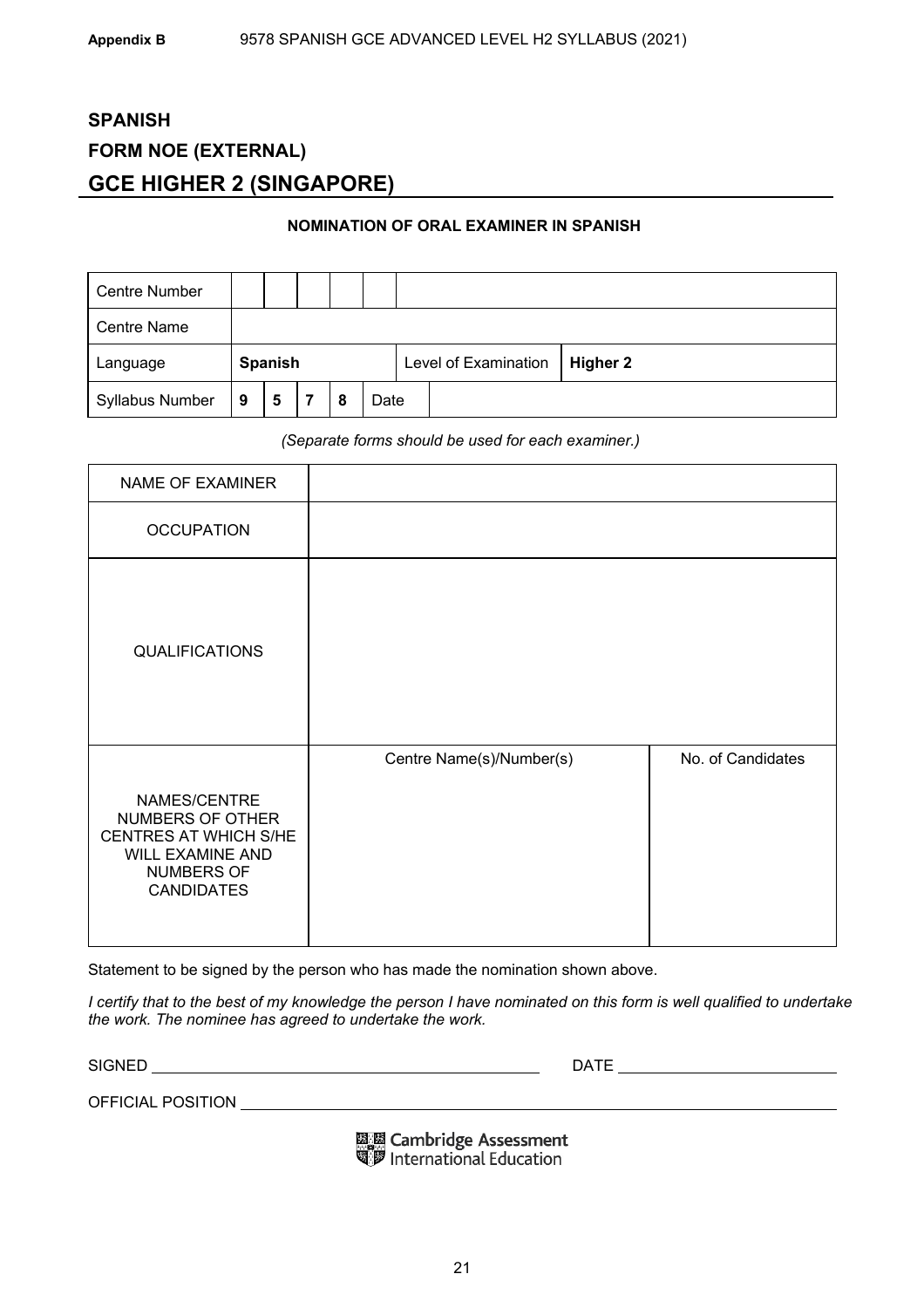# **10 FURTHER GUIDANCE ON COURSEWORK**

This guidance should be read in conjunction with the component description.

#### **1 The nature of coursework**

 Coursework can be seen as an important element in integrating the various parts of the Higher 2 syllabus, and as a way for candidates to draw on their personal interests and develop study and research skills as set out in the objectives of the examination. Coursework is not an easy option. It presents a serious intellectual challenge permitting study in depth and extended writing in the foreign language. The assessment criteria detailed in section 8 express at greater length the qualities which coursework aims to develop.

 Coursework will normally come from within the topic areas set out in the syllabus (coursework based on works of art or literature, etc. will fit into cultural life/heritage), and must refer to target language countries or be based on materials written from the target language perspective.

 Experience has shown that it is helpful for teachers and candidates to have some common theme to work on in the first phases of the coursework process. It is not intended that all candidates will tackle identical titles nor that they will use the same 'material studied in class' for their coursework. Teachers and candidates may choose to submit coursework pieces up to a maximum of 1000 words based on material studied by the whole class, for example a book or a film or reading and discussion of an article. Although the starting point is thus the same for the whole class, it is within the spirit of the individual coursework approach to Higher 2 that candidates will choose different titles, may go to varying sources for their information, and choose to vary the format of the work submitted, following up their own ideas.

A minimum of 1000 words should reflect the personal interests and concerns of the candidates.

 The assessment criteria do not attempt to make fine distinctions between the shorter and longer pieces of work, but some variations in the use of the descriptive criteria given to particular elements of the assessment, e.g. the significance of research skills, will occur and should be mentioned in the teacher's comments. It is understood that there will be excellent pieces to which the 'full blown' content criteria will not happily apply. This is the consequence of having given such latitude to teachers.

Each piece of work will be marked out of 50 as shown, but the final totals will then be weighted as appropriate.

#### **2 The role of the teacher**

The extent to which the teacher may intervene in the coursework process is a constant theme of all discussions about coursework. It is clearly part of the teacher's role to provide guidance and supervision in the following ways:

- to assist with suggestions for topics
- to indicate sources of information, e.g. organisations or people who might be able to help, materials, places to visit, references, etc.
- to advise on the practicability or impracticability of schemes proposed by candidates
- to give suggestions as to length, approach and treatment
- to take an active role in the choice of title
- to exercise a continuing supervision of work to prevent plagiarism and to monitor progress
- to ensure that the work is completed in accordance with the syllabus requirements and that it can be assessed in accordance with the specified criteria
- to satisfy themselves, as far as they are able, that all written work submitted for coursework assessment is the candidate's own, unaided work.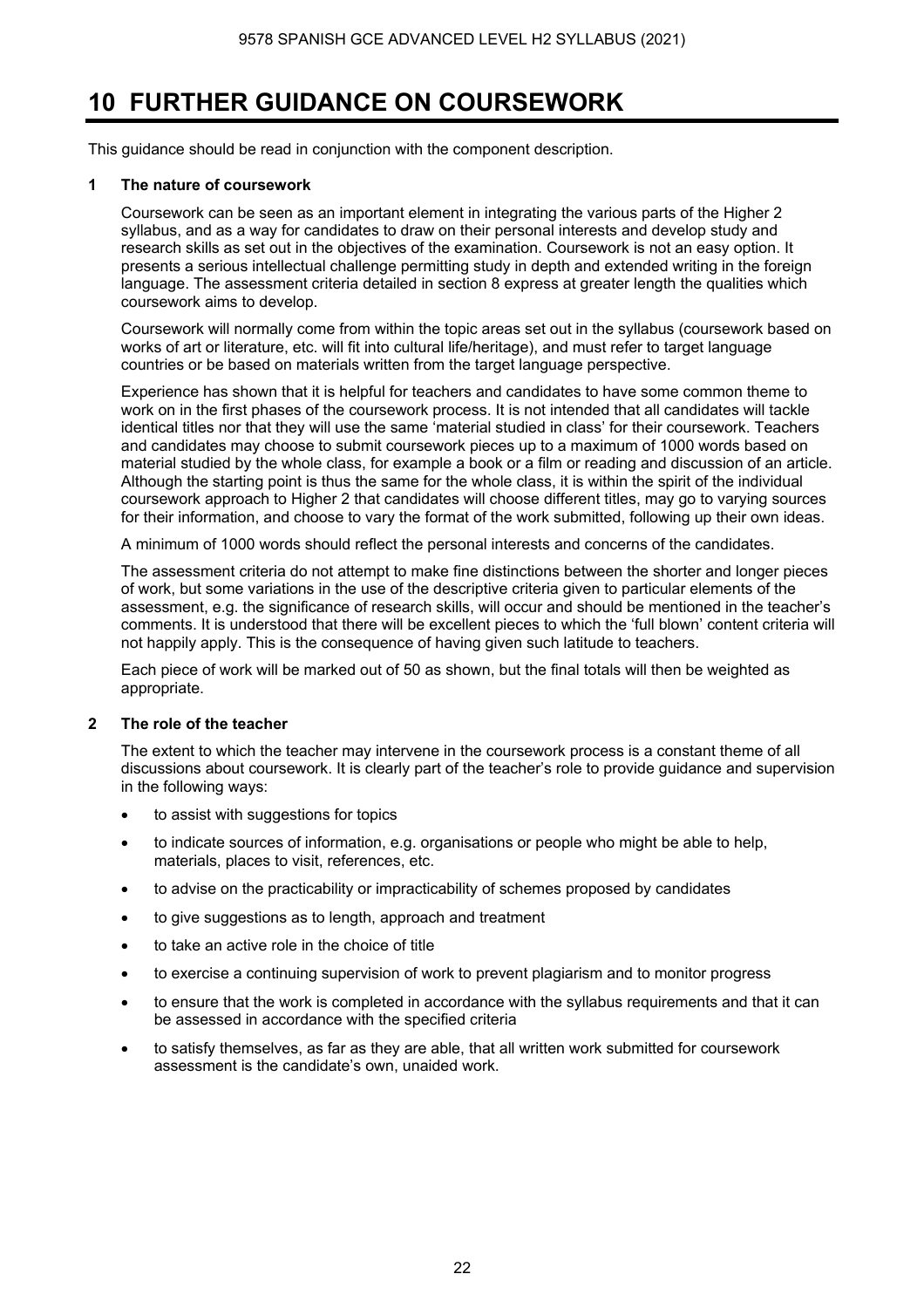Teachers may comment on the first draft of the final submission in general terms. As far as the language is concerned, it is in order to make a general statement that, e.g. more care is to be taken with agreements, or with the use of tenses and that the candidate should go back and attend to these points, but not to indicate every specific error for the candidate. Teachers may also comment in general terms on content, structure and organisation of the work. Candidates should produce no more than one draft of the work for the teacher to comment on and the teacher should mark it once only.

All coursework must therefore be the candidate's original work (and not a fair copy incorporating corrections from the teacher). Teachers are required to record the guidance they have given to candidates on the Teacher's Comments Sheet, together with comments on the candidate's development and approach. A cover sheet must be attached to each piece of coursework.

#### **3 The role of the moderator**

The purpose of moderation is to bring the marking of an internally assessed component in all participating Centres to an agreed standard. Moderation is concerned primarily with the level and spread of marks, but the moderator will also comment, where appropriate, on other aspects of the work, such as the choice of subject, the quality of presentation, etc.

#### **4 Sample size**

All work from a Centre will be sent to the moderator. In Centres with more than 10 candidates, the moderator will normally look at about 10; in small Centres all candidates will be looked at. Internal moderation is required where more than one teacher in a Centre has been involved in the marking.

#### **5 Presentation of coursework**

Experience has shown a wide variation in the presentation of coursework, from relatively scruffily presented essays to beautifully word-processed and illustrated files with decorative covers. There are no assessment criteria relating to presentation as such, but it is difficult for a moderator to remain wholly unaffected by the quality of presentation. It is obviously in the interests of candidates to present their work in a clearly readable form, with illustration and documentation where appropriate, and with some concern for the effect of presentation on teacher/examiner and moderator. Where appropriate, coursework may include tapes, films and other non-printed material.

Each item of coursework must be accompanied by a bibliography in which any sources used are to be mentioned. Where direct quotation is made, this must be acknowledged both in the bibliography and by the use of quotation marks. Candidates who attempt to pass off the work of other authors as their own will be reported to Cambridge's Malpractice Committee and will be liable for the imposition of severe penalties up to and including disqualification. Teachers are responsible for ensuring that candidates are aware of this regulation.

For despatch to the moderator, A4 folders must be used which are clearly labelled with the Centre and candidate name, Centre and candidate number and the examination paper reference.

#### **6 Arrangements for external moderation**

The following must be sent to reach SEAB as stipulated for onward transmission to Cambridge as soon as possible:

- (i) the work of all the candidates entered for the examination;
- (ii) Assessment Forms and Teacher's Comments Sheets for all the candidates entered for the examination.

# **7 Dates**

All work must reach SEAB as stipulated for onward transmission to Cambridge as soon as possible.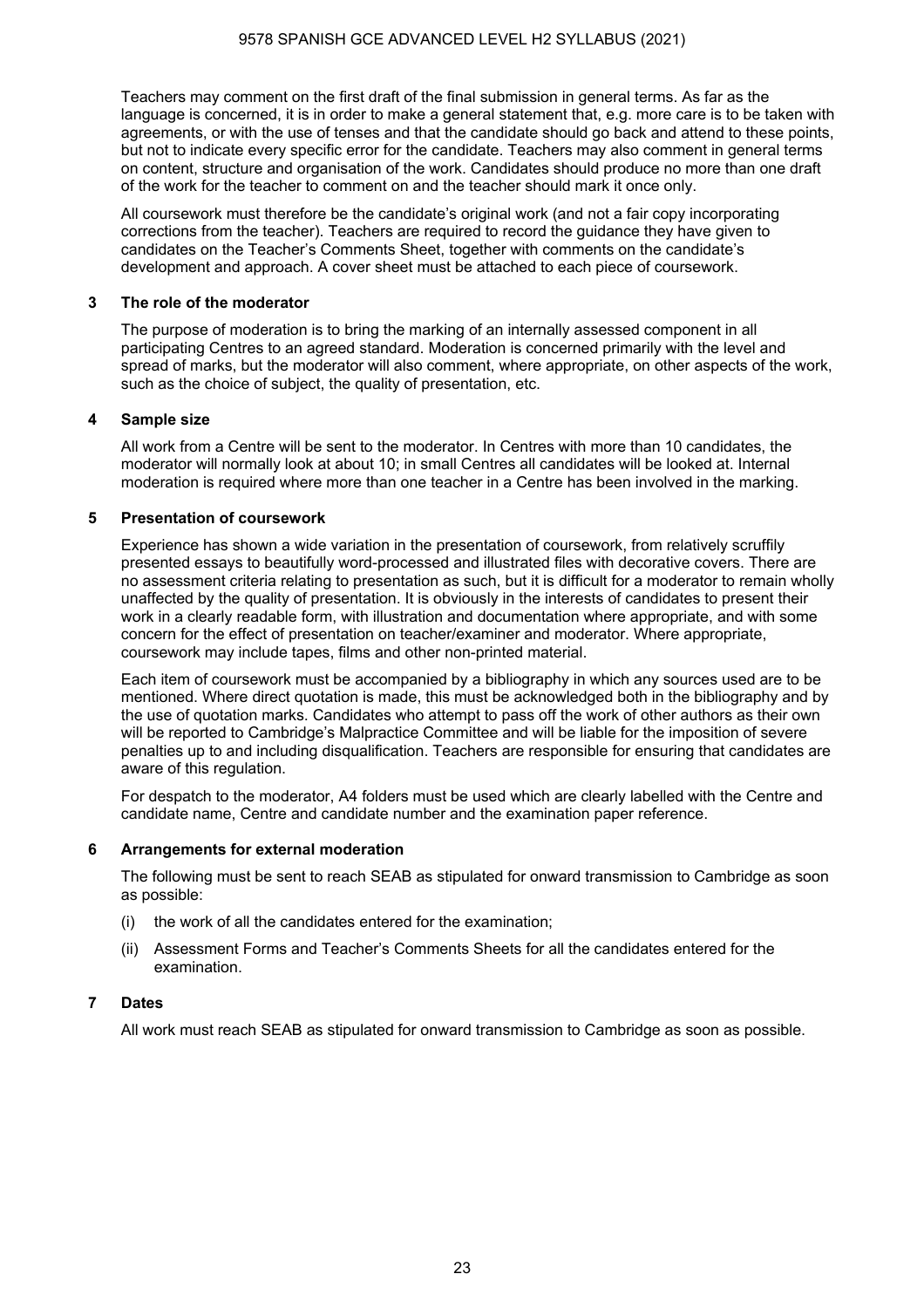# **SPANISH (9578/7) COURSEWORK COVER SHEET GCE HIGHER 2 (SINGAPORE) 2021**

Cover sheet to be attached to each piece of work.

| Spanish                 | 9578/7 |  |  |                       |  |  |  |
|-------------------------|--------|--|--|-----------------------|--|--|--|
|                         |        |  |  |                       |  |  |  |
| <b>Centre Number</b>    |        |  |  | <b>Centre Name</b>    |  |  |  |
| <b>Candidate Number</b> |        |  |  | <b>Candidate Name</b> |  |  |  |
|                         |        |  |  |                       |  |  |  |
|                         |        |  |  |                       |  |  |  |
| Number of words:        |        |  |  |                       |  |  |  |
| Date completed:         |        |  |  |                       |  |  |  |
|                         |        |  |  |                       |  |  |  |
|                         |        |  |  |                       |  |  |  |
|                         |        |  |  |                       |  |  |  |
|                         |        |  |  |                       |  |  |  |
|                         |        |  |  |                       |  |  |  |
|                         |        |  |  |                       |  |  |  |
|                         |        |  |  |                       |  |  |  |
|                         |        |  |  |                       |  |  |  |
|                         |        |  |  |                       |  |  |  |
|                         |        |  |  |                       |  |  |  |

This piece of work is entirely my own. Any quotations from the work of others have been acknowledged by quotation marks, with page references and the sources included in the bibliography.

國國 Cambridge Assessment<br>『夢 International Education

9578/SINGAPORE/CWCS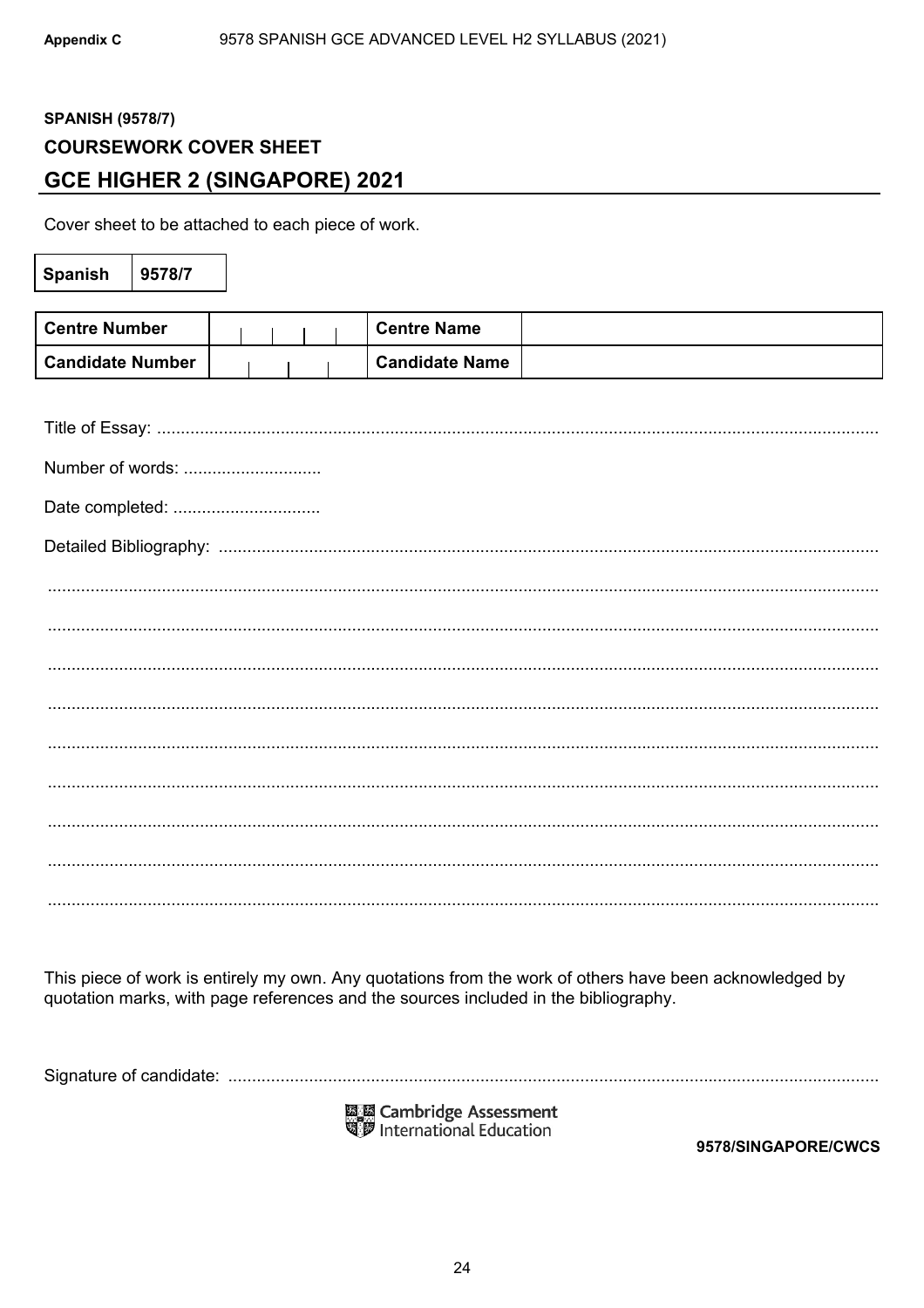# **SPANISH (9578/7) COURSEWORK ASSESSMENT FORM GCE HIGHER 2 (SINGAPORE) 2021**

# **Instructions**

This Assessment Form is to be completed during the period of work on the essays and at the time of the final assessment. It should not be placed with the candidate's work but in a separate folder of comments sheets and mark sheets. Retain all forms securely pending further instructions from Cambridge.

| <b>Centre Number</b>    |  |  | <b>Centre Name</b>    |  |
|-------------------------|--|--|-----------------------|--|
| <b>Candidate Number</b> |  |  | <b>Candidate Name</b> |  |

|       |                |       |           |          | <b>CRITERIA</b> |          |                                   |          |
|-------|----------------|-------|-----------|----------|-----------------|----------|-----------------------------------|----------|
|       |                | Short | Date      | A        | В               | C        | D                                 | Raw Mark |
|       |                | Title | Completed | (max 25) | (max 10)        | (max 10) | (max 5)                           | (max 50) |
| Short |                |       |           |          |                 |          |                                   |          |
|       | $\overline{2}$ |       |           |          |                 |          |                                   |          |
| Long  |                |       |           |          |                 |          |                                   |          |
|       | $\overline{2}$ |       |           |          |                 |          |                                   |          |
|       |                |       |           |          |                 |          | <b>FINAL MARK</b><br>(out of 100) |          |

To calculate the final mark out of 100:

**Either 1** Add the marks for the Short Pieces (1 and 2) and divide by 2. Round half marks up.

**2** Add to mark for the Long Piece (1).

**Or** Add the marks for the Long Pieces (1 and 2) together.

*For Moderator's use only* 

|       |                |          | <b>CRITERIA</b> |          |                                   |                 |  |  |  |  |  |  |
|-------|----------------|----------|-----------------|----------|-----------------------------------|-----------------|--|--|--|--|--|--|
|       |                | A        | в               | C.       | D                                 | <b>Raw Mark</b> |  |  |  |  |  |  |
|       |                | (max 25) | (max 10)        | (max 10) | (max 5)                           | (max 50)        |  |  |  |  |  |  |
| Short | 1              |          |                 |          |                                   |                 |  |  |  |  |  |  |
|       | $\overline{2}$ |          |                 |          |                                   |                 |  |  |  |  |  |  |
| Long  | 1              |          |                 |          |                                   |                 |  |  |  |  |  |  |
|       | $\overline{2}$ |          |                 |          |                                   |                 |  |  |  |  |  |  |
|       |                |          |                 |          | <b>FINAL MARK</b><br>(out of 100) |                 |  |  |  |  |  |  |

| 國國 Cambridge Assessment<br>『罗 International Education |
|-------------------------------------------------------|
|                                                       |

**9578/SINGAPORE/CWAF**